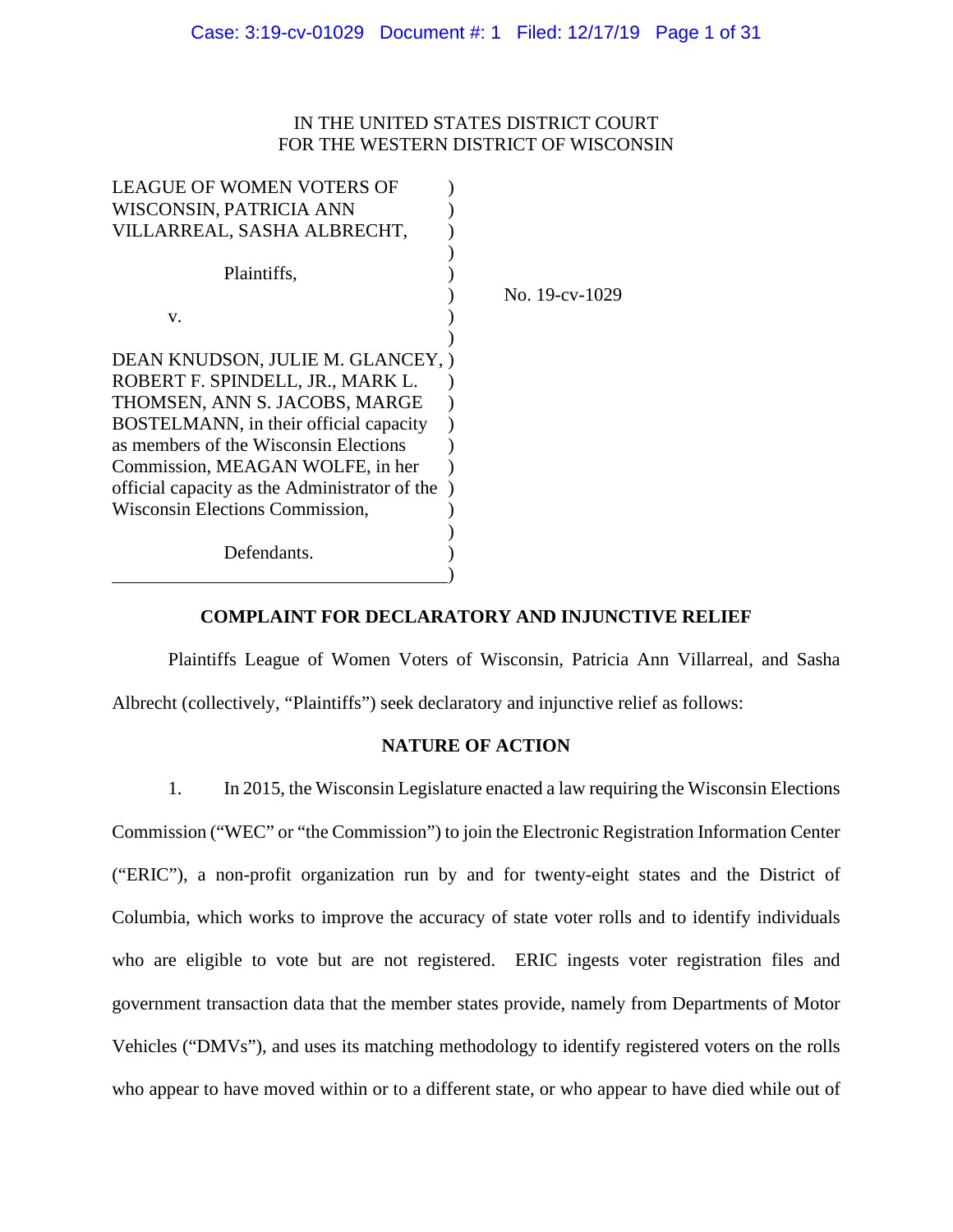#### Case: 3:19-cv-01029 Document #: 1 Filed: 12/17/19 Page 2 of 31

state, as well as individuals who appear to be eligible but unregistered to vote. ERIC then aggregates this information about apparent movers and compiles it into an electronic record that it provides to the Commission (the "list" or "ERIC list"). ERIC provided its first "movers" list to Wisconsin in late 2017, and its second earlier this year. The Commission mailed out letters to all registered voters on the 2019 ERIC list.

2. The Commission uses the ERIC list, in part, to identify those registered Wisconsin voters who appear to have changed their residential address from the address at which they are registered to vote, and to mail a letter to those voters suggesting they either confirm that their address is current, or if they have moved within the State of Wisconsin, to register to vote at their new address. In October 2019, the Commission mailed out letters to all 234,039 registered Wisconsin voters on the 2019 ERIC list (the "2019 ERIC letter").

3. Wisconsin is one of only six states that is exempt from the entirety of the National Voter Registration Act (the "Motor Voter Law"), 52 U.S.C. §§ 20501 *et seq*. *See* 52 U.S.C. § 20503(b)(2). Of the 28 states and D.C. participating in ERIC, only Wisconsin and Minnesota need not comply with the federal requirement to provide notice and wait for two general elections with a federal office to pass before removing from the rolls a registered voter who appears to have moved according to the U.S. Postal Service's National Change of Address ("NCOA") information. 52 U.S.C. §§ 20507(b)(2), 20507(d)(1)(B).

4. But Wisconsin's voter list maintenance laws differ from Minnesota's laws as well, leaving Wisconsin on its own, facing a singularly unique problem that has not plagued any other state participating in the ERIC network. In Wisconsin, a registered voter must be removed from the poll books within 30 days of the date on which the Commission mails the letter if there is "reliable information" that they have moved outside the municipality, Wis. Stat. § 6.50(3), whereas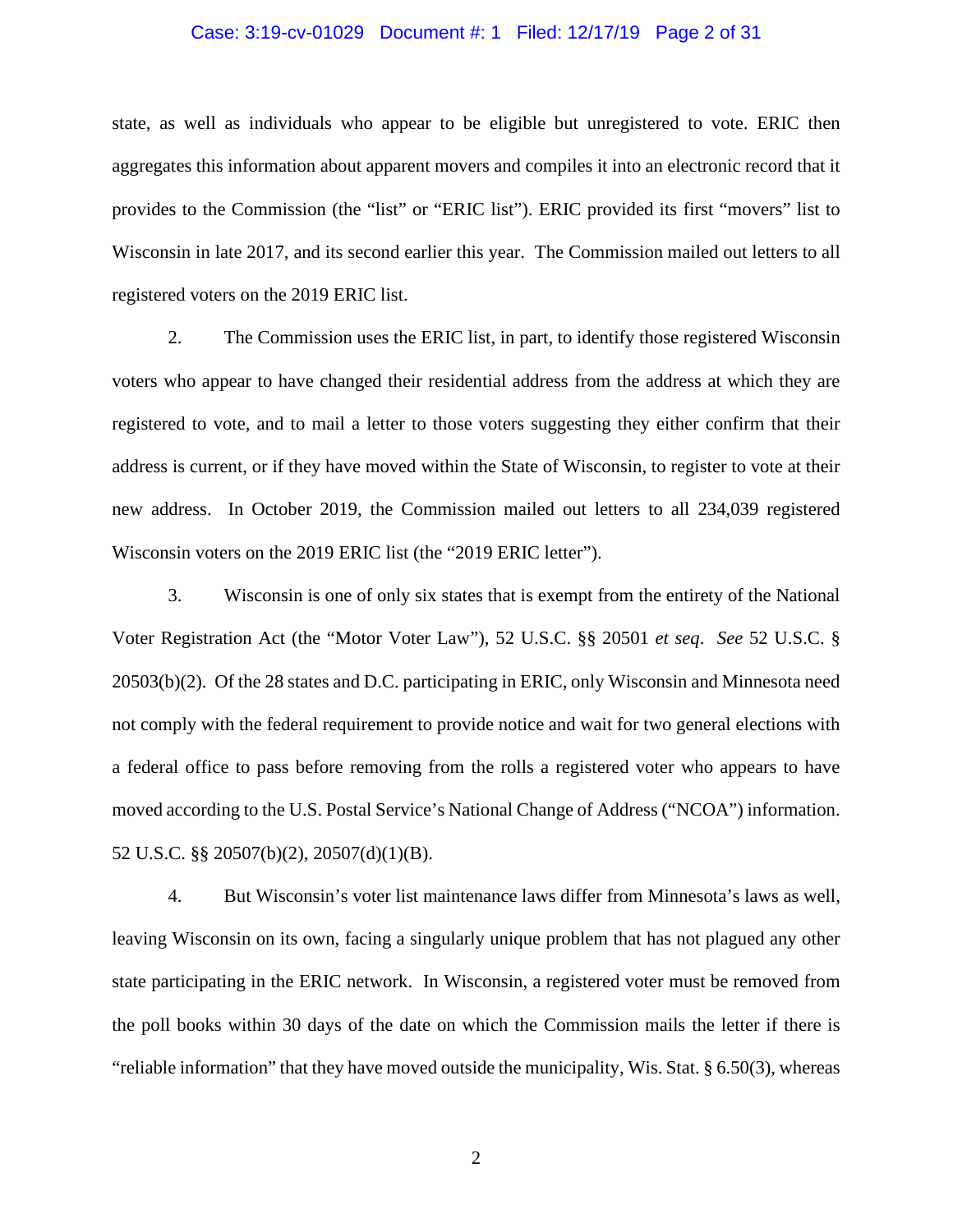#### Case: 3:19-cv-01029 Document #: 1 Filed: 12/17/19 Page 3 of 31

Minnesota only requires a registered voter's removal from the rolls if there is evidence the voter has moved to another state. Minn. Stat. § 201.12(3). Minnesota automatically updates its voter rolls for a change of address *within the state*, Minn. Stat. § 201.12(2.), while Wisconsin only automatically updates a voter's registration record for a change of address *within the same municipality*. Wis. Stat. § 6.50(3).

5. If there is "reliable information" that a registered voter has moved from one municipality to any of the other 1,849 municipalities in Wisconsin, that voter will be queued up for removal within 30 days of the mailing of the notice under Wis. Stat. § 6.50(3). In the 2017- 2018 ERIC voter list maintenance period, the Commission found that the overwhelming majority—82.6 percent—of the "movers" on the ERIC list were in-state movers. Ex. A, Wisconsin Elections Commission Memorandum, *Assessment of Wisconsin's Electronic Registration Information Center (ERIC) Participation*, at 3 (Mar. 11, 2019). The memorandum did not further disaggregate those statistics by inter- or intra-municipality movers.

6. Wisconsin is, therefore, the only ERIC member state that—within 30 days of a notice's mailing—will remove a registered voter who has merely moved to a different municipality within the state. The combination of these features of Wisconsin election law make it extremely important that, as the U.S. Constitution requires, the Commission's voter roll maintenance rules and procedures afford registered Wisconsin voters adequate and clear notice of officials' intention to remove voters from the rolls, the steps voters need to take to remain registered to vote, the consequences of failing to take action, and the deadline for any such action. It is also extremely important that, again as required by law, these voting rules and procedures not be communicated to voters and then suddenly changed close to elections, inducing voters' detrimental reliance.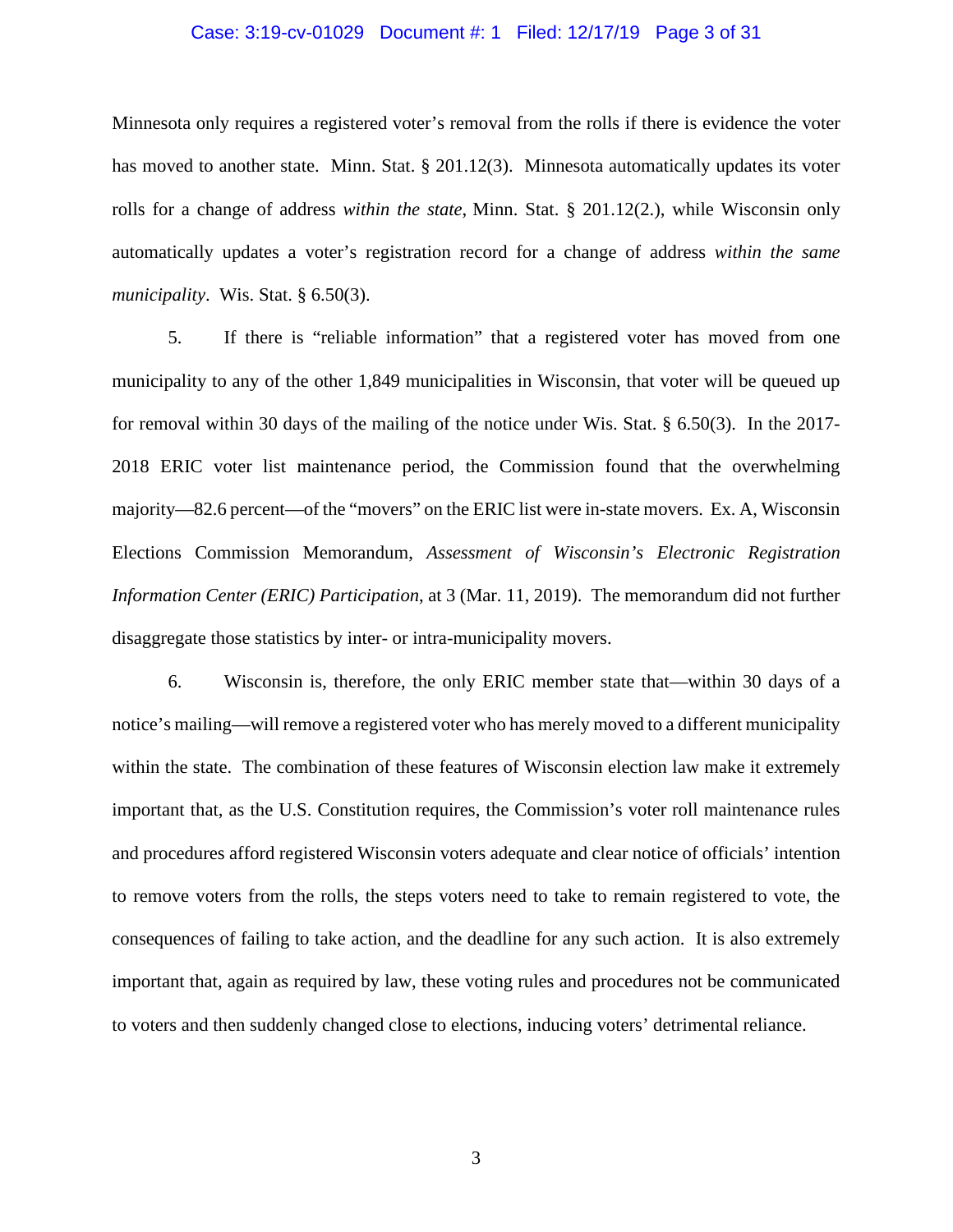#### Case: 3:19-cv-01029 Document #: 1 Filed: 12/17/19 Page 4 of 31

7. In *Zignego v. Wisconsin Elections Commission*, a state court in Wisconsin has ordered the Commission to *immediately* remove 234,039 registered Wisconsin voters, or seven percent of the state's 3,304,914 registered voters, from the voter registration rolls within 30 days of the Commission's mailing of the letter, in keeping with its interpretation of Wis. Stat. § 6.50(3).<sup>[1](#page-3-0)</sup> The Commission's policy of waiting 12 to 24 months before deactivating a voter has been invalidated. *See* Ex. B, Wisconsin Elections Commission Memorandum, *Wisconsin's Electronic Registration Information Center (ERIC) Movers Analysis*, at 3-5 (Jun. 11, 2019). The Court ruled from the bench, granting a writ of mandamus and denying a stay of its order, and issued the writ of mandamus on December 17, 2019. *See* Ex. F.

8. These 234,039 voters, whom the Commission suspected of having moved to a new residential address based on a flawed data set provided by ERIC, were not given notice that they were facing removal from the rolls; nor were they provided notice of the timeline within which to take action to remain registered to vote in Wisconsin. Accordingly, these voters were deprived of their right to procedural due process, which at a bare minimum requires adequate notice and an adequate opportunity to be heard *prior to* the deprivation of a right or statutory entitlement, which embraces voter registration. Defendants' Counsel at the Wisconsin Department of Justice have already conceded this due process violation at the same hearing at which the Circuit Court ruled from the bench: "[The ERIC letter] does not provide any notice of deactivation, in thirty days or otherwise . . . this would change the status quo, deactivate registered electors without any notice." Ex. C, Transcript of December 13, 2019 Hearing on Motion for Temporary Injunction or, in the

<span id="page-3-0"></span><sup>1</sup> Wisconsin Elections Commission, VOTER REGISTRATION STATISTICS (Dec. 2019), [https://elections.wi.gov/node/6638.](https://elections.wi.gov/node/6638)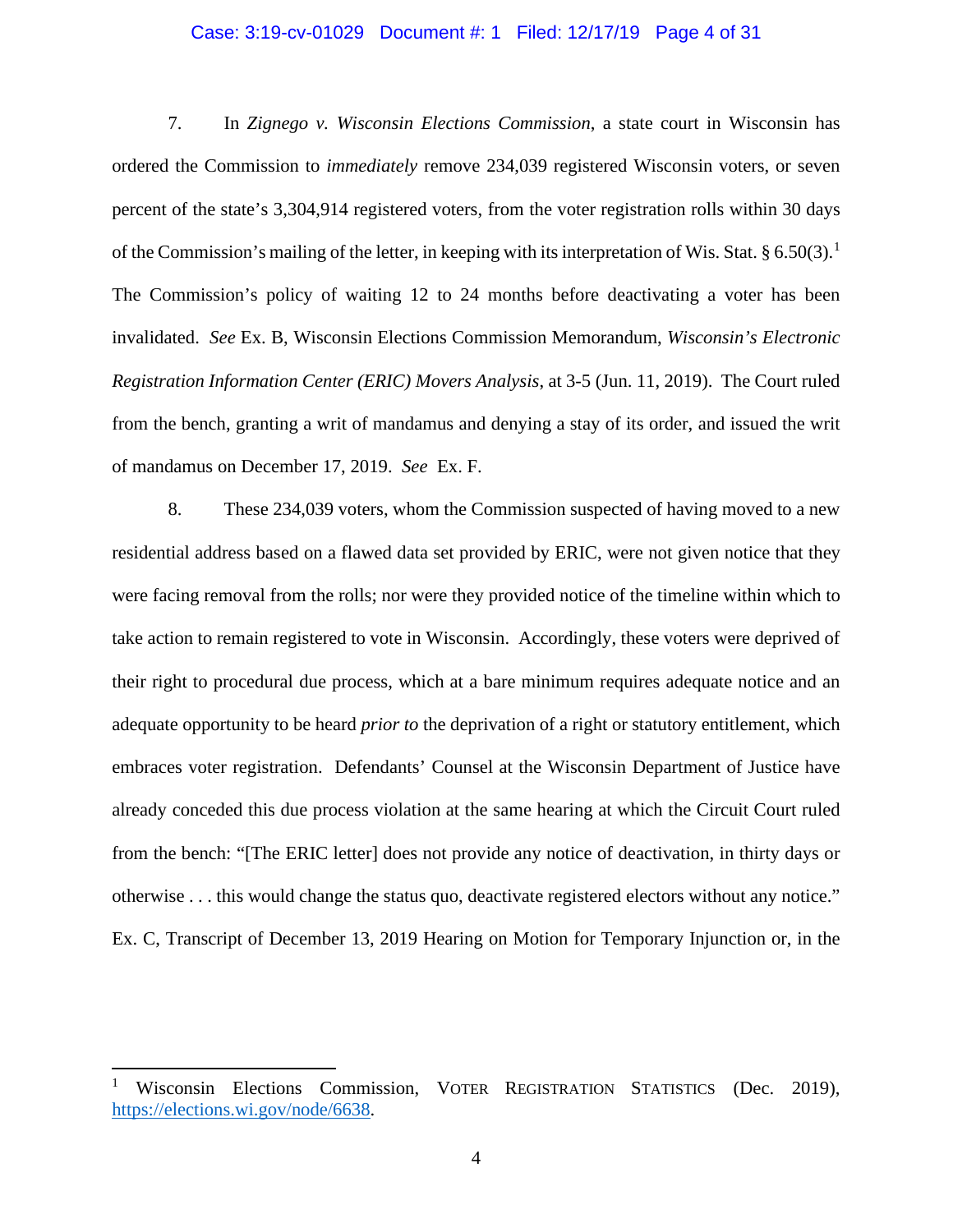#### Case: 3:19-cv-01029 Document #: 1 Filed: 12/17/19 Page 5 of 31

Alternative, a Writ of Mandamus, *Zignego v. Wisconsin Elections Commission*, Case No. 2019CV000449 (Ozaukee County Circuit Court, Branch 1) ("Hr'g Tr."), at 58:23-59:2.

9. While the issuance of this writ of mandamus and the denial of the stay request create the exigency that requires preliminary injunctive relief in this case, Plaintiffs' constitutional claims are valid and will be pressed, even if the Supreme Court of Wisconsin were to reverse the Circuit Court, reinstating the Commission's policy of waiting 12 to 24 months before deactivating 2019 ERIC list voters.

10. A subset of these 234,039 registered Wisconsin voters have not in fact moved from the residential address listed on the 2019 ERIC letter mailed to them. The Commission's letter led these voters to believe that they would still be registered to vote and that they could confirm their existing registration address by, among other things, simply voting in "the next election." The letter did not specify whether this was the next election that occurred or the next election in which the voter cast a ballot. Absent a specific date, a reasonable voter would have understood "the next election" to mean the next election in which they voted. These voters have been deprived of their right to due process because many will detrimentally rely on the Commission's representation that they can confirm their registration address by voting in "the next election." Many voters in this subset will show up at the polls without documentary proof of residence required to register to vote, on the government-induced belief that they need not re-register in order to vote at their usual polling place.

11. Finally, these state court-ordered changes in the Commission's rules and procedures come on the eve of a state spring primary election and a special primary election for the U.S. Congressional District 7 seat, both to be held on February 18, 2020. Absentee ballots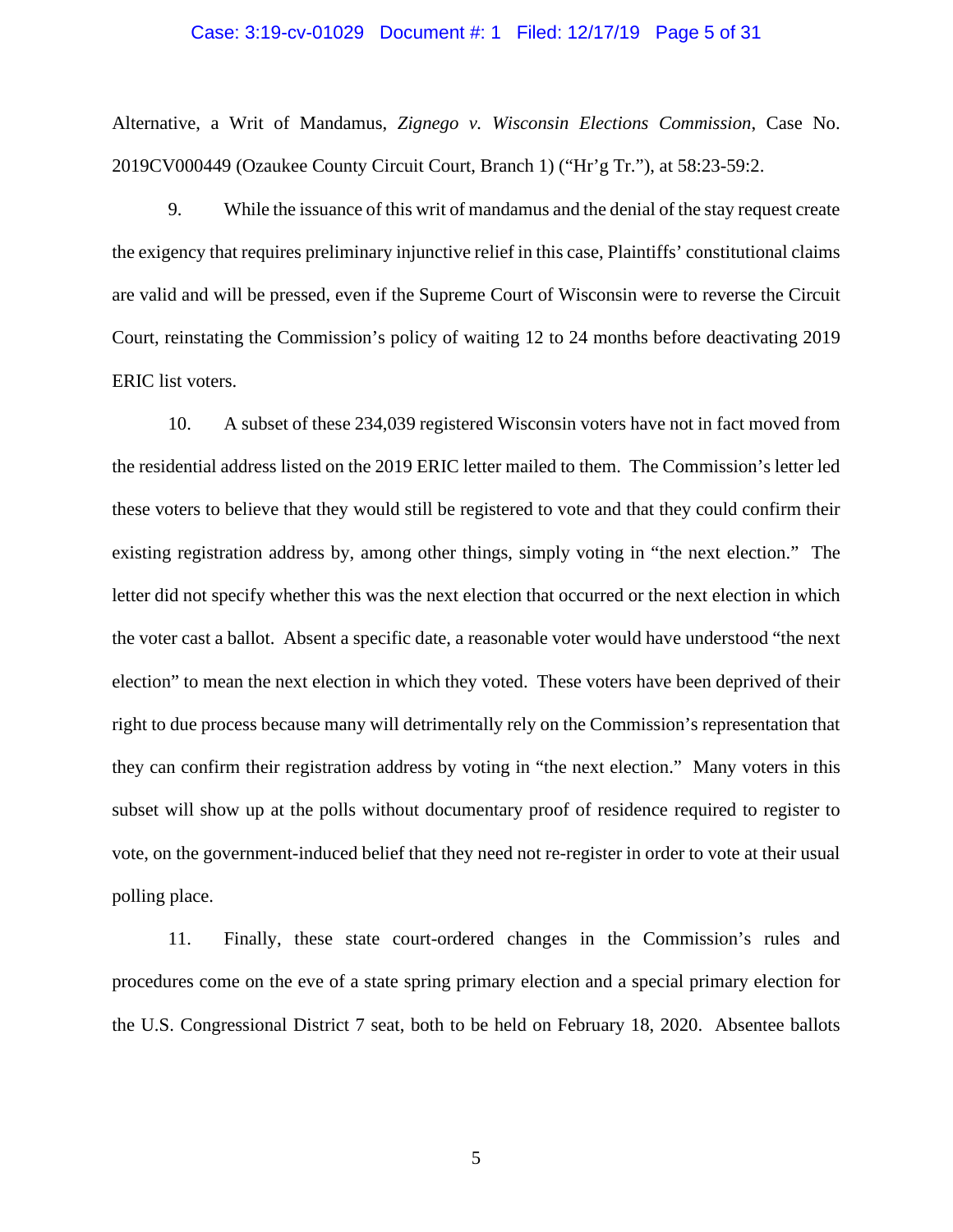#### Case: 3:19-cv-01029 Document #: 1 Filed: 12/17/19 Page 6 of 31

must be mailed out by municipal clerks 21 days before the state spring primary election, and on January 2, 2020 for the Congressional District special primary. Ex. C, Hr'g Tr. at 77:7-12.

12. Defendants' Counsel at the Wisconsin Department of Justice have already argued to the state court that granting the writ of mandamus and effecting this unprecedented, eleventhhour change in election rules and procedures would cause irreparable harm to the integrity and efficiency of these elections' administration: "If the Commission's duty is for a efficiency of election administration, . . . this would create chaos, to do this now." *Id.* at 77:13-15.<sup>[2](#page-5-0)</sup>

13. Plaintiffs respectfully request that these due process violations be remedied by the entry of a temporary restraining order and/or preliminary injunction, which requires Defendants to immediately mail out new notice letters that adequately and clearly inform registered Wisconsin voters on the 2019 ERIC list of the Commission's intent to remove them from the voter rolls, the reason for that voter list maintenance action, the steps they need to take to avoid that outcome, including clearly explaining the confirmation and voter registration update processes, the consequences of failing to take action, and the timeline for deactivation if they fail to take action. The deadline for response will be set by state law, and this is the subject of ongoing state litigation.

14. Further, Plaintiffs also respectfully request that any purge ordered by Wisconsin state courts—in keeping with their interpretation of Wisconsin state law—be conducted immediately *after* the April 7, 2020 presidential primary election. The next election after that will be the partisan primary election on August 11, 2020. That leaves ample time to conduct proper voter list maintenance that satisfies constitutional scrutiny without sowing chaos by changing, on

<span id="page-5-0"></span> $2$  The U.S. Supreme Court has ruled on multiple occasions, including in the Wisconsin voter ID litigation, that a change in election laws may not be made so close to an election, such that it will create administrative chaos, compromise the integrity of the election, and/or burden the right to vote. *See Purcell v. Gonzalez*, 549 U.S. 1 (2006); *Frank v. Walker*, 135 S. Ct. 1551 (2015) (mem.).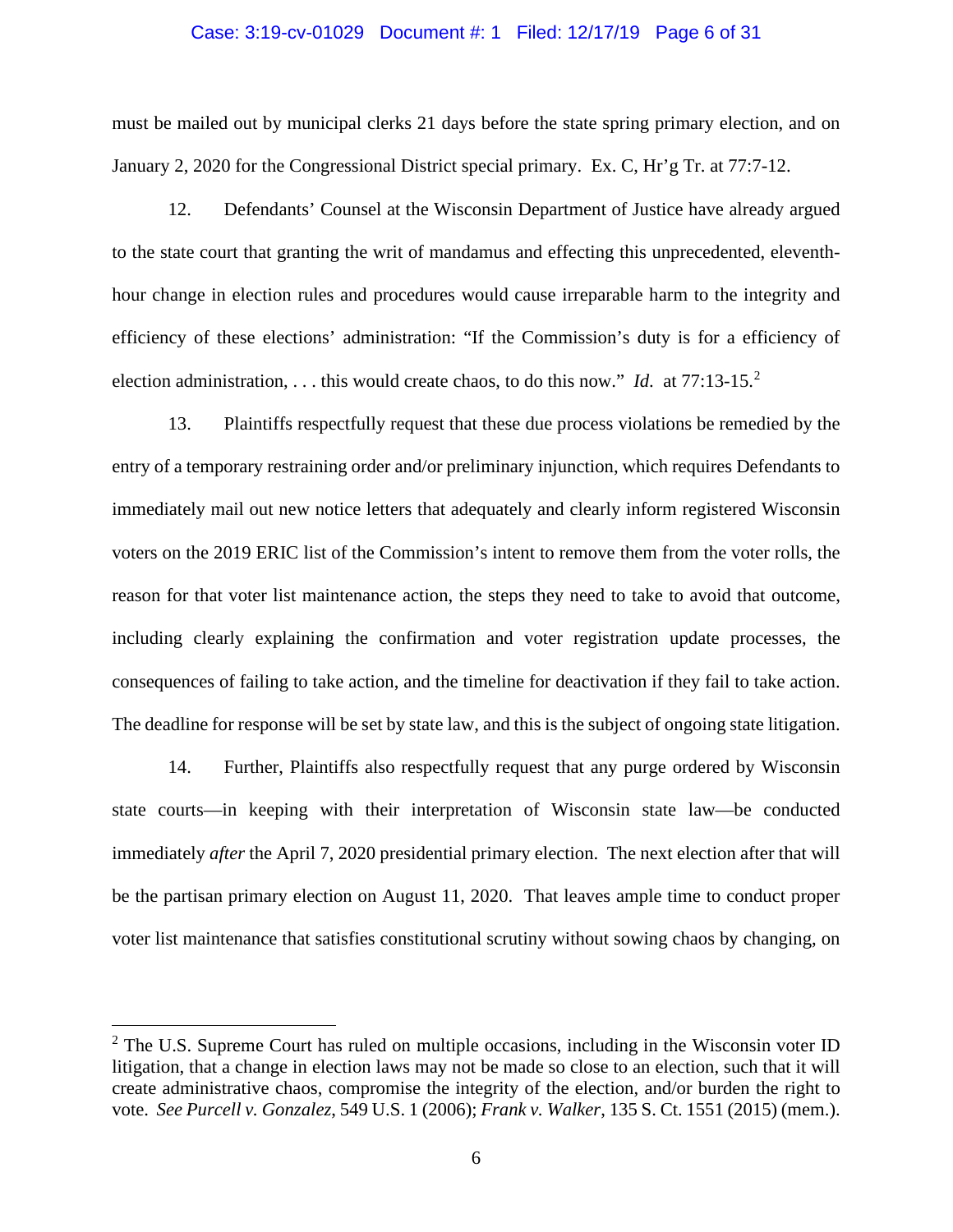#### Case: 3:19-cv-01029 Document #: 1 Filed: 12/17/19 Page 7 of 31

the eve of multiple elections in February, voting and voter list maintenance rules, upon which voters and election administrators rely.

#### **JURISDICTION AND VENUE**

15. This Court has jurisdiction over Plaintiffs' claims pursuant to 28 U.S.C. §§ 1331 and 1343 because this case arises under the United States Constitution and seeks equitable and other relief for the deprivation of constitutional rights under color of state law.

16. This Court has jurisdiction to award attorneys' fees and costs pursuant to 42 U.S.C. § 1988 and 28 U.S.C. § 1920.

17. This Court has jurisdiction to grant declaratory relief pursuant to 28 U.S.C. §§ 2201 and 2202.

18. This Court has personal jurisdiction over Defendant-Commissioners Dean Knudson, Julie M. Glancey, Mark L. Thomsen, Ann S. Jacobs, Marge Bostelmann, and Robert F. Spindell, Jr., the members of the Commission, and Meagan Wolfe, the Administrator of the Commission, who are sued in their official capacities. Defendants Knudson, Glancey, Thomsen, Jacobs, Bostelmann, Spindell, Jr. and Wolfe are state officials who reside in Wisconsin and work in Madison, Wisconsin.

19. Venue is appropriate in the Western District of Wisconsin, under 28 U.S.C. § 1391(b)(1), because Defendants are state officials working in Madison, Wisconsin. A substantial part of the events giving rise to these claims occurred and continues to occur in this district, making venue also proper under 28 U.S.C. § 1391(b)(2).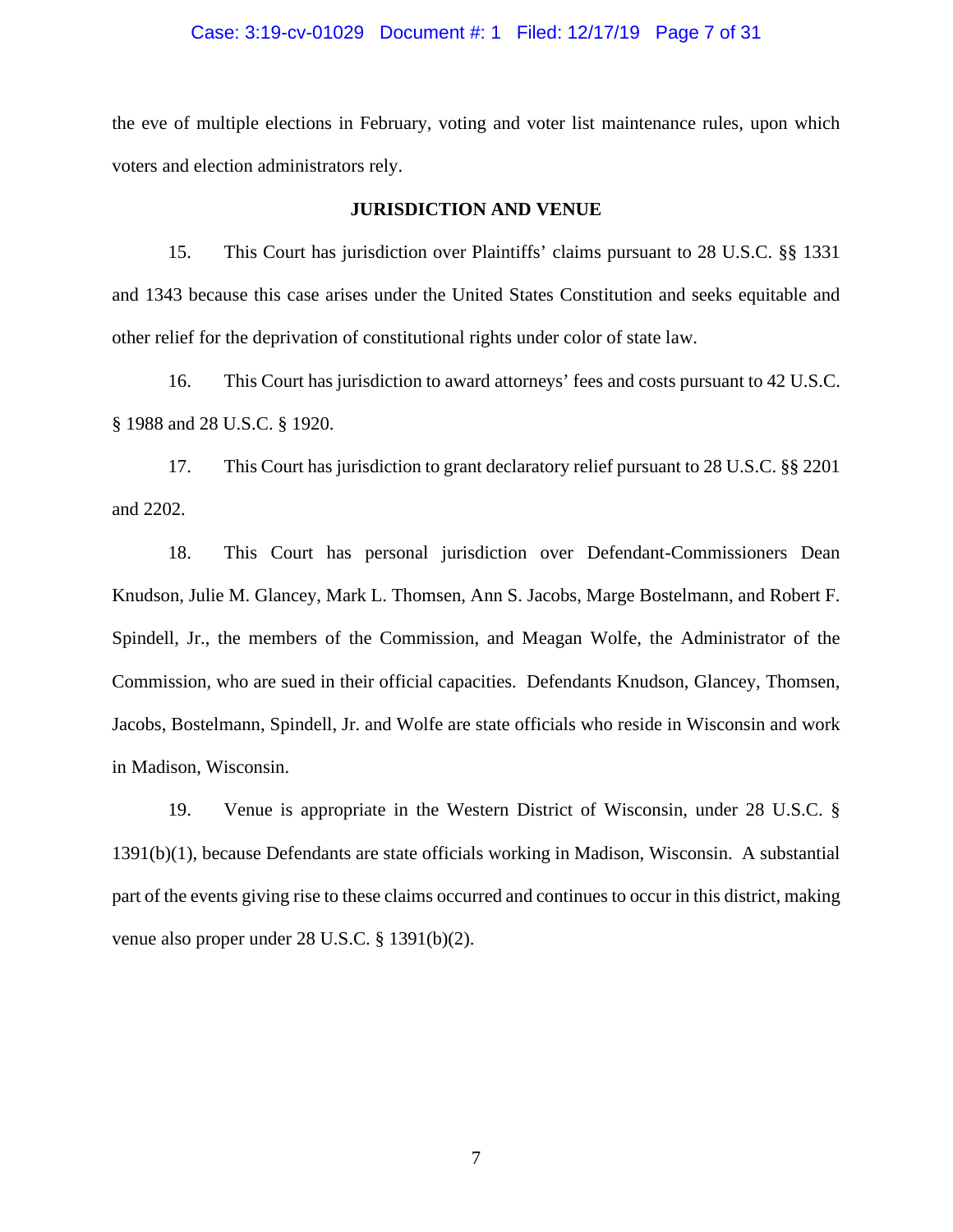#### **PARTIES**

20. Plaintiff League of Women Voters of Wisconsin ("LWVWI" or "the League") is a nonpartisan, nonprofit, non-stock corporation organized under the laws of the State of Wisconsin with its principal office located at 612 West Main St., Suite 200, in the City of Madison, Dane County, Wisconsin. LWVWI is an affiliate of The League of Women Voters of the United States, which has 750 state and local Leagues in all 50 states, the District of Columbia, Puerto Rico, the Virgin Islands, and Hong Kong. LWVWI works to expand informed, active participation in state and local government, giving a voice to all Wisconsinites.

21. LWVWI, a nonpartisan community-based organization, was formed in 1920, immediately after the enactment of the Nineteenth Amendment granting women's suffrage. The LWVWI is dedicated to encouraging its members and the people of Wisconsin to exercise their right to vote as protected by the Constitution and the Voting Rights Act of 1965. The mission of LWVWI is to promote political responsibility through informed and active participation in government and to act on selected governmental issues. The League seeks to maximize eligible voter participation through its voter registration efforts and encourage civic engagement through registration and voting.

22. The LWVWI impacts public policies, promotes citizen education, and makes democracy work by, among other things, removing unnecessary barriers to full participation in the electoral process. Currently LWVWI has 20 local Leagues and approximately 2,200 members, including Plaintiff Patricia Ann Villarreal. LWVWI works with and through 20 local Leagues in the following cities, counties, and areas throughout Wisconsin: Appleton, Ashland/Bayfield Counties, Beloit, Dane County, Door County, the Greater Chippewa Valley, Greater Green Bay, Janesville, the La Crosse area, Manitowoc County, Milwaukee County, the Northwoods, Ozaukee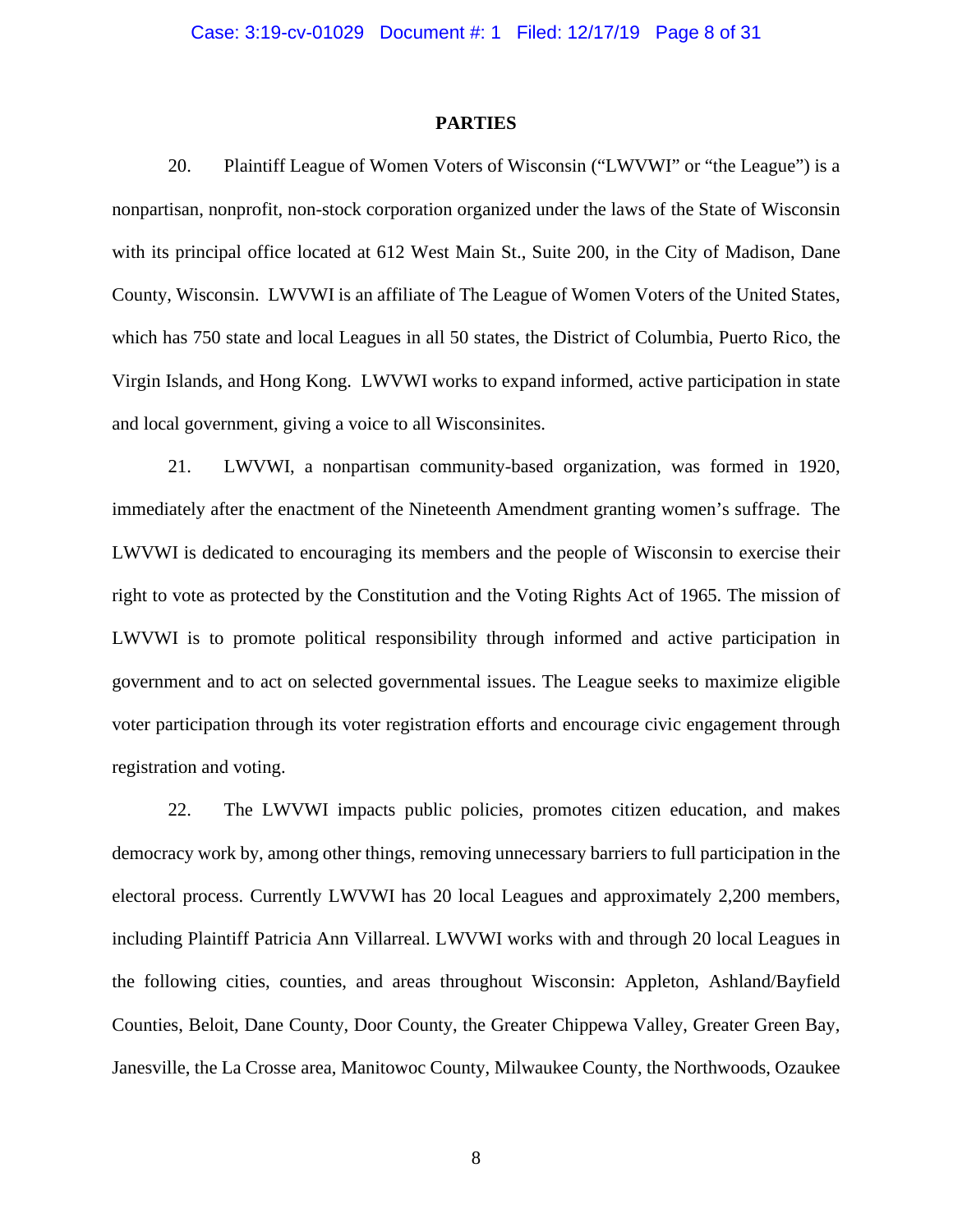#### Case: 3:19-cv-01029 Document #: 1 Filed: 12/17/19 Page 9 of 31

County, the Ripon area, Sheboygan County, the Stevens Point area, the Upper St. Croix Valley, the Whitewater area, Winnebago County, and the Wisconsin Rapids area.

23. LWVWI began as an organization focused on the needs of women and training women voters. It has evolved into an organization concerned with educating, advocating for, and empowering all Wisconsinites. With members in nearly every county in the State, the LWVWI's local Leagues are engaged in numerous activities, including hosting public forums and open discussions on issues of importance to the community. Individual League members invest substantial time and effort in voter training and civic engagement activities, including voter registration and get-out-the-vote ("GOTV") efforts. LWVWI has developed the statewide Election Observation Program and the Vote411 voter guide for Wisconsin.

24. LWVWI also devotes substantial time and effort to ensuring that government at every level works as effectively and fairly as possible. This work involves continual attention to and advocacy concerning issues of transparency, a strong and diverse judiciary, fair and equal nonpartisan redistricting, and appropriate government oversight.

25. In 2017, 2018, and 2019, to fulfill its mission to foster civic engagement and encourage voter participation, LWVWI made substantial investments in voter registration activities statewide. In each of these years, LWVWI has incurred expenses to finance voter registration activities, and it has already incurred expenses for the 2020 election cycle. Since the Wisconsin Legislature eliminated special registration deputies, a designation that previously allowed LWVWI volunteers to review and verify proof of residence documents for voter registration, the LWVWI's work has expanded from actually registering voters to now also assisting voters with their registration. This legal change forced LWVWI to rethink and change its approach to and practice of registering voters.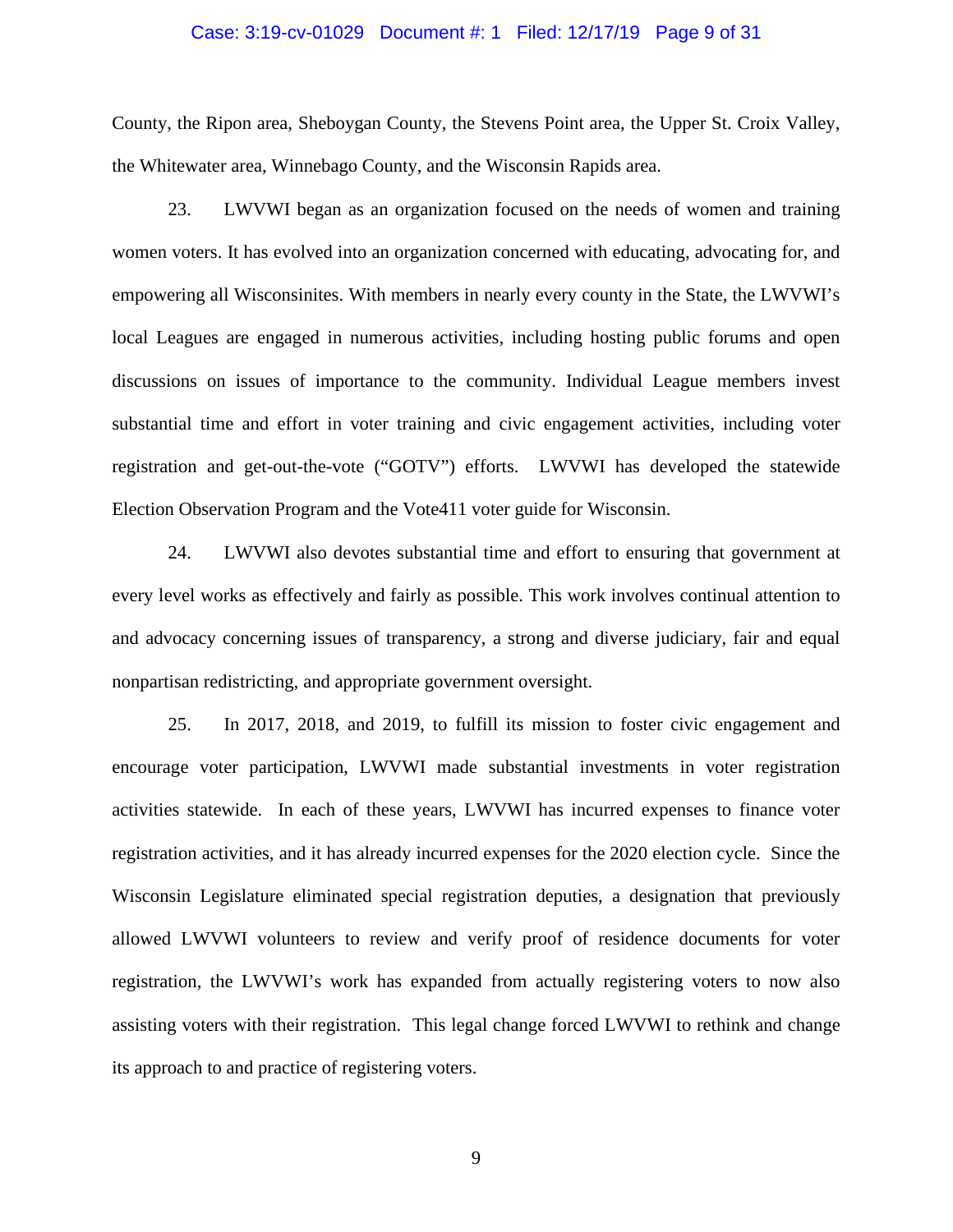#### Case: 3:19-cv-01029 Document #: 1 Filed: 12/17/19 Page 10 of 31

26. In 2017, LWVWI spent an estimated total of \$9,739 on voter registration-related activities, comprising voter registration training (\$1,960), creating voter information cards (\$279), creating a MyVote training presentation (\$1500), and adding and training additional staff (\$6,000).

27. In 2018, a year with midterm elections and statewide races like the Governor and Attorney General elections, LWVWI spent approximately \$11,295 on voter registration activities, including voter registration training for Access to Independence (\$49), voter registration mobile app training (\$980), voter registration social media-related activities (\$784), voter registration information upgrade to the LWVWI.org website (\$196), travel for voter registration activities (\$273), voter registration-related postage (\$23), GOTV website (\$85), local League voter registration support (\$980), print materials for local Leagues (\$2,951), voter registration-related travel (\$190), National Voter Registration Day (\$784), and additional staff (\$4,000).

28. In 2018, the last general election year, LWVWI collectively hosted a total of 1,057 election-related events, including voter registration drives and candidate events. LWVWI estimated that it collectively registered or updated the registration for 12,582 voters total. Eighteen of LWVWI's 20 local Leagues noted they conduct voter registration and education at area community colleges, technical schools, and/or universities. All 20 local Leagues conduct voter registration and education at their area high schools.

29. Additionally, in 2018, 949 of LWVWI's members and volunteers participated in election activities, and 6,580 hours of volunteer time were spent on election activities. LWVWI's local Leagues direct voters to use MyVote.wi.gov to register to vote, assist with changes of address and navigating MyVote and the DMV's website, direct voters to Vote411.org to find candidate information, and ensure voters have a valid form of photo ID to obtain and cast their ballots. If anything, these figures are undercounted or under-reported.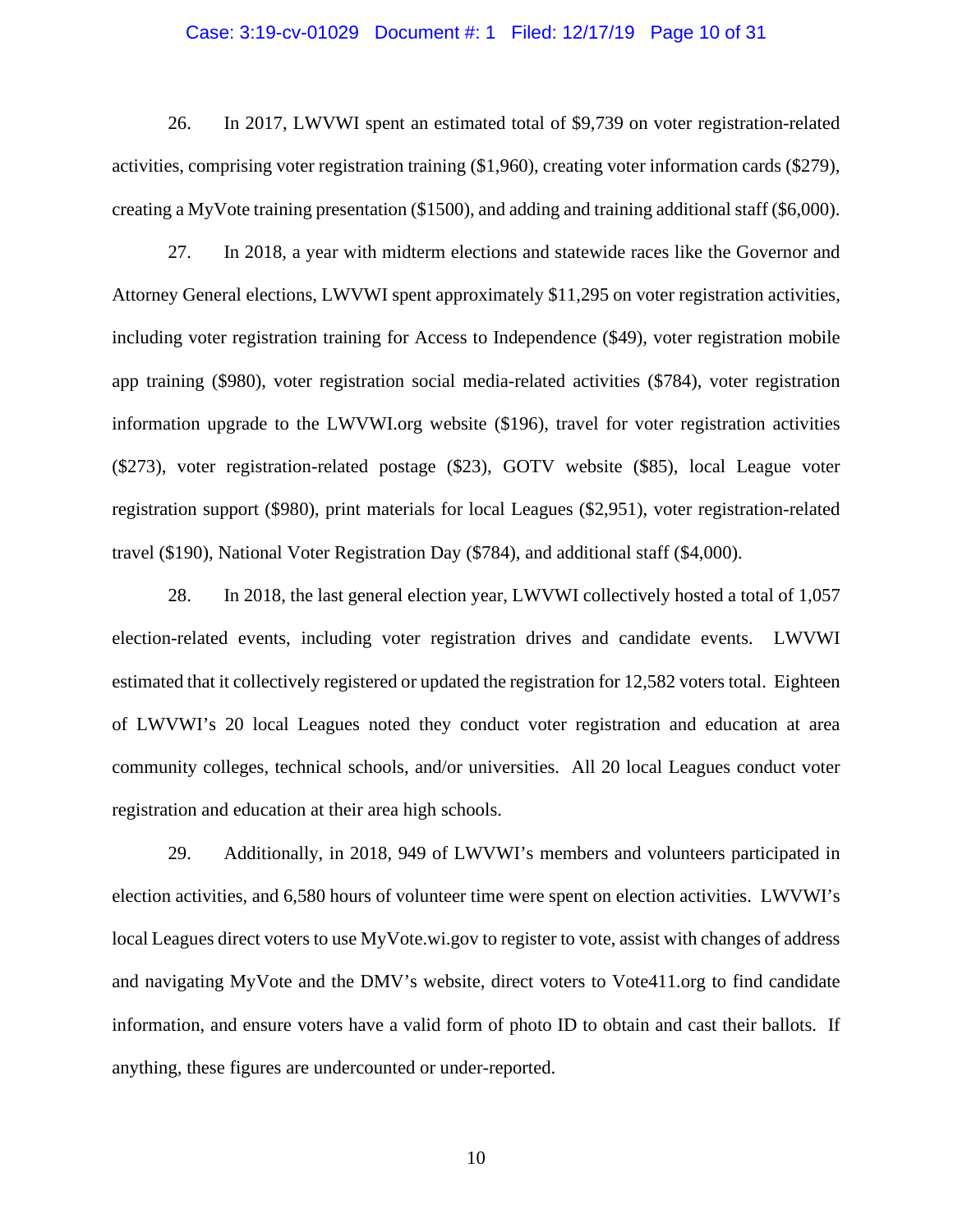#### Case: 3:19-cv-01029 Document #: 1 Filed: 12/17/19 Page 11 of 31

30. In 2019, LWVWI spent approximately \$10,385 on voter registration activities statewide, including work on registration form revision (\$980), voter registration social media outreach (\$294), National Voter Registration Day activities (\$588), Disability Voter Registration Week (\$196), voter registration trainings (\$980), print materials for local Leagues (\$4,326), mailing tablets to local Leagues (\$21), and additional staff (\$3,000).

31. For 2020, LWVWI has already made some expenditures for voter registration activities and intends to make more. The budget provides for the following estimated costs: National Voter Registration Day activities (\$980), Disability Voter Registration Week (\$588), voter registration trainings (\$1,568), print materials for local Leagues (\$4,000), voter registration social media outreach (\$784), and additional estimated expenses (\$6,000). The total will be \$13,920.

32. LWVWI is the umbrella organization for 20 local Leagues across Wisconsin, including in Ozaukee, Waukesha, Milwaukee, and Dane counties, and works with and through these 20 local Leagues. Members of the local Leagues are members of LWVWI, as well as the national League of Women Voters, and their efforts and work are part of local, state, and national operations and done on behalf of the state and national Leagues. LWVWI offers guidance, resources, materials, trainings, and financing in support of the local Leagues and their activities, which include voter registration drives and, as can be seen from the above information on expenditures, other voter registration-related activities. LWVWI serves tens of thousands of voters, through in-person voter registration assistance to complete online and paper registrations. LWVWI distributes voter information in the form of thousands of flyers, information cards, guides, and stickers. LWVWI will engage hundreds of thousands of individuals through its website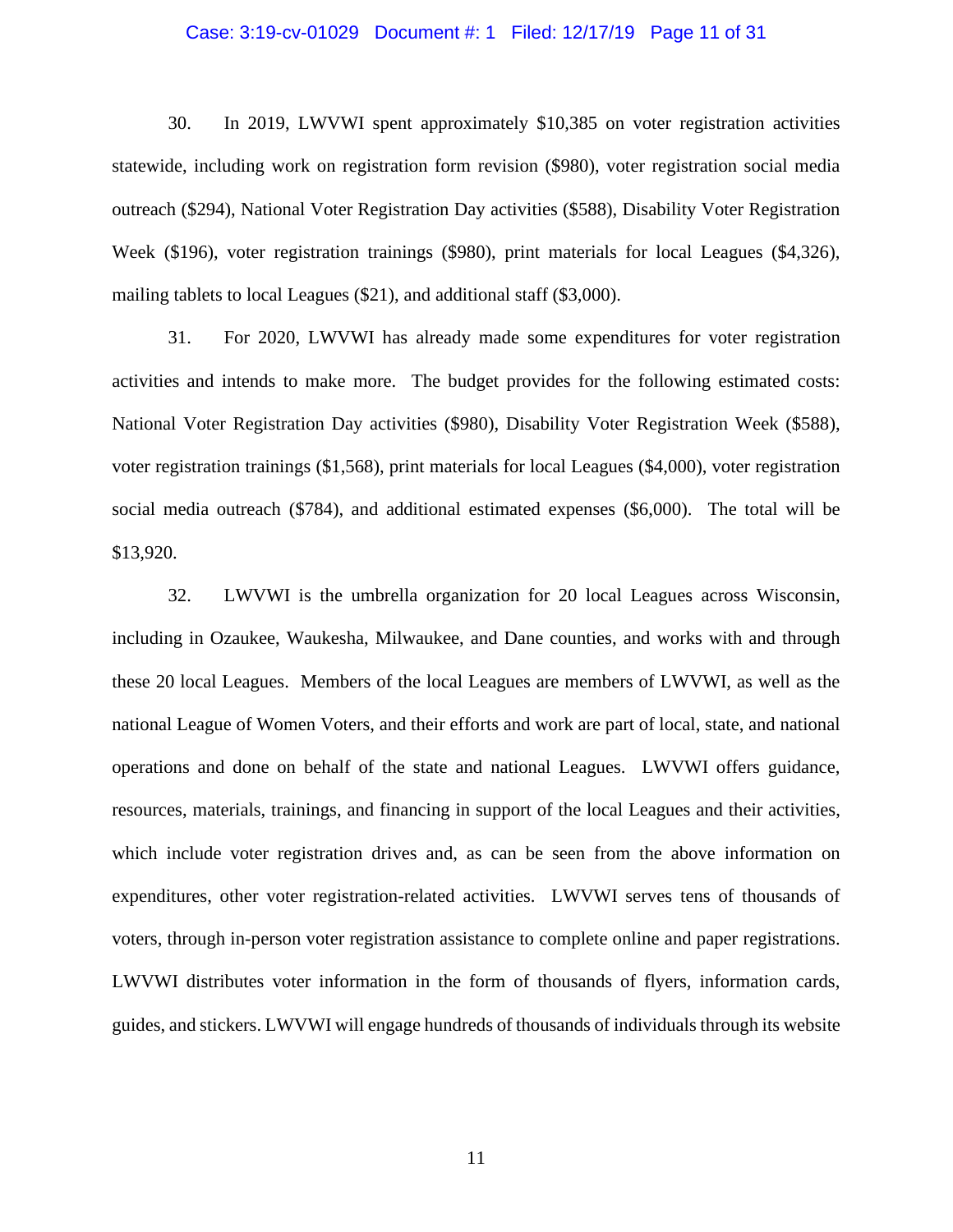## Case: 3:19-cv-01029 Document #: 1 Filed: 12/17/19 Page 12 of 31

and social media platforms in the months prior to the November elections. LWVWI believes that these efforts contribute to high voter engagement and turnout in Wisconsin elections.

33. The League of Women Voters of Dane County has conducted 182 voter registration events in the 2018-2019 period, registering 6,956 voters and answering 6,745 questions regarding voter registration or the state's voter ID law. Regarding its plans for 2020, the Dane County League plans to continue voter registration efforts at college campuses, high schools, apartment complexes, libraries, food pantries, meal sites, neighborhood events, community centers, senior centers, medical centers, and area places of business.

34. The League's high school voter registration team, one of several voter services teams in the League of Women Voters of Milwaukee County, focuses only on high schools in Milwaukee County and Waukesha County. It has been to date a team of five outreach coordinators but it aims to expand. They have been assisting high school students to register to vote for about four school years. For the last two school years, this team has helped between 900 and 1000 students complete and submit voter registration forms. The team is active in about 25 public schools in the two counties. Additionally, they teach students how to organize a voter registration event in their school and then support those students with expertise and educational materials. The League's high school voter registration team interacts with principals, teachers, and staff to provide voting information. They send out a newsletter to a list of about 300 school contacts and several hundred community members. Once a voter registration event is scheduled, the team will recruit volunteers to assist, and those requests go out to a list of over 500 people. This team expects to register between 1,000 and 1,500 students in 2020.

35. In the 2016-2017 period, the League of Women Voters of Appleton visited 42 locations, had 119 volunteers, completed 153 mail-in registrations, completed 31 online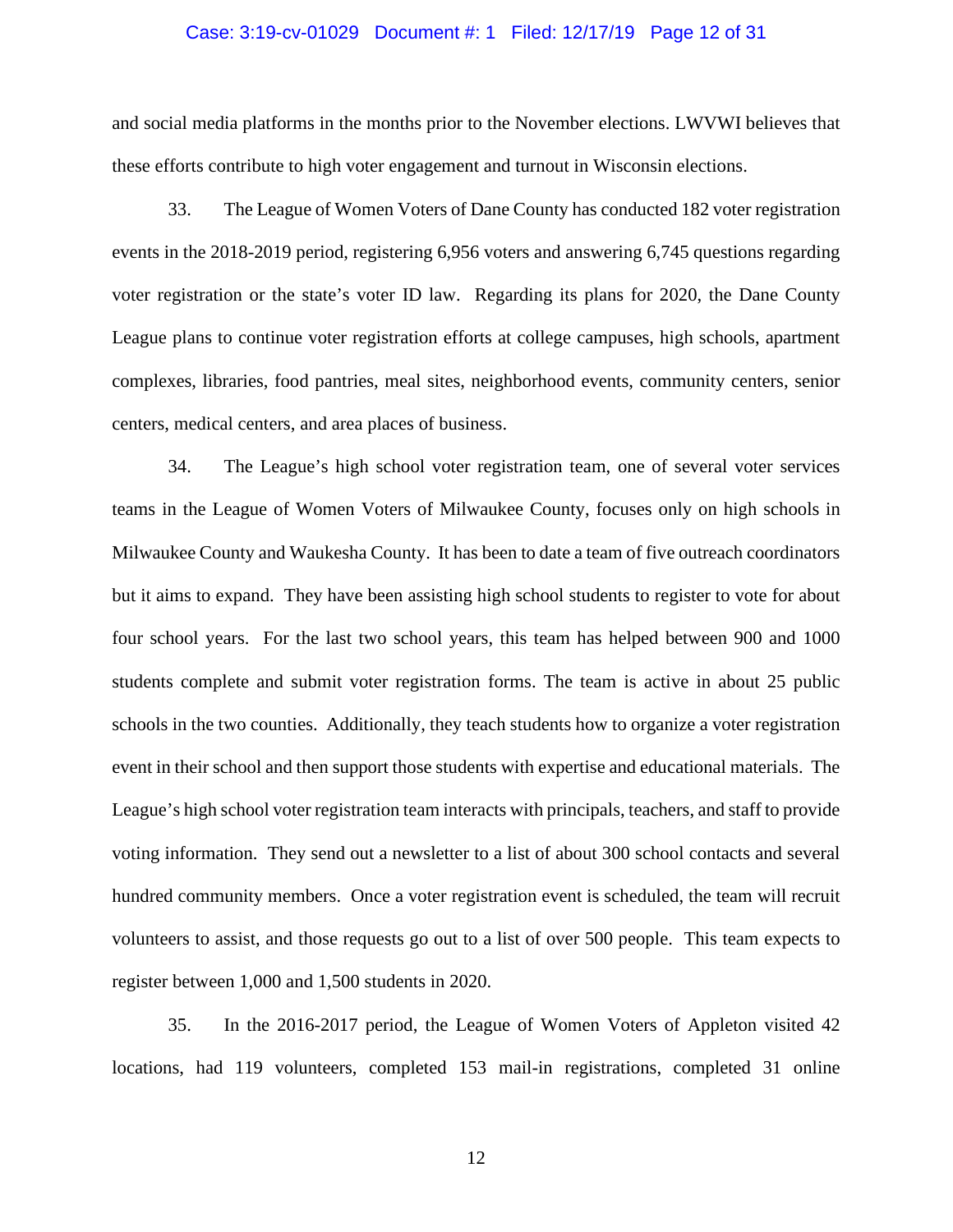#### Case: 3:19-cv-01029 Document #: 1 Filed: 12/17/19 Page 13 of 31

registrations, and provided 173 people with information on registration, absentee voting and/or the voter ID requirement. In 2017-18, the Appleton League visited 23 locations, had 74 volunteers, completed 84 mail-in registrations, completed 100 online registrations, and provided 159 people with information on registration, absentee voting and/or the voter ID requirement. For 2018-19, the Appleton League visited 44 locations, had 136 volunteers, completed 50 mail-in registrations, completed 84 online registrations, and provided 257 people with information on registration, absentee voting and/or the voter ID requirement. And finally, from June 2019 through the present, the Appleton League logged 202.5 volunteer hours, 43 online registrations, 44 mail-in registrations, and provided 169 people with information on registration and/or ID requirements for voting.

36. As can be seen from the above allegations, LWVWI devotes a substantial part of its year-round work to registering voters in furtherance of its mission to maximize participation in Wisconsin elections and defend the rights of eligible Wisconsin voters, and will consequently be injured by an immediate purge of 234,039 or 7 percent of Wisconsin's registered voters. Part of LWVWI's core mission is to maximize eligible voter participation through its voter registration efforts and encourage civic engagement through registration and voting. Permitting this purge to take effect without compliance with federal constitutional due process requirements and on the eve of multiple elections will impose significant burdens on LWVWI's interests and efforts in maximizing voter participation and civic engagement through voter registration drives. It will force LWVWI to divert time, money, and other resources to *re-registering* thousands of voters in the 2020 election cycle.

37. Kicking 234,039 registered Wisconsin voters off the rolls without adequate notice to voters and so soon before multiple elections would unravel the League's extensive, resource-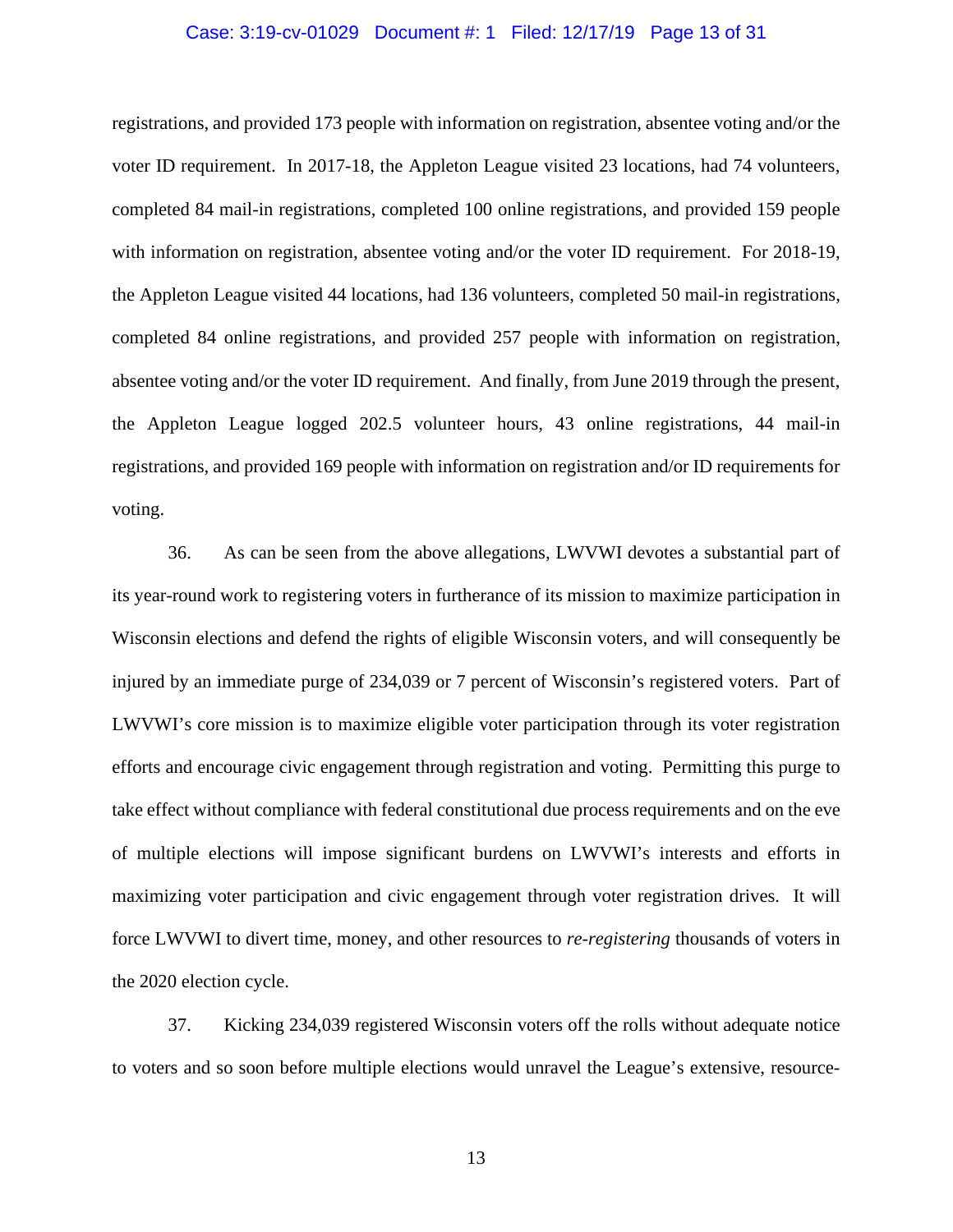#### Case: 3:19-cv-01029 Document #: 1 Filed: 12/17/19 Page 14 of 31

intensive work conducting voter registration drives throughout the state and add to the League's burden by forcing them to re-register eligible voters whose voter registration was cancelled without due process. An endless cycle of cancellations made without providing the required due process would clearly burden the League's efforts to increase voter participation by adding eligible voters to the rolls and keeping them there. This would be true, regardless of whether deactivation occurred after 30 days of a notice's mailing (the rule that will hold if the *Zignego* order based on Wis. Stat. § 6.50(3) is affirmed) or after the Commission's 12-to-24-month waiting period had elapsed without the voter taking the requisite action.

38. Additionally, past experience shows that the ERIC list contains a substantial amount of unreliable information on residential address changes. Wisconsin Elections Commission data reflects at least a 7.78 percent error rate in the 2017-2018 ERIC list. A court order permitting error-prone deactivations of registered voters will inevitably add to LWVWI's work by requiring the organization to expend time, money, and other resources re-registering voters who were removed in error, regardless of the timeline state law sets for deactivation.

39. Finally, LWVWI is also committed to protecting all eligible Wisconsin voters' rights, including the League's members, one of whom—Patricia Ann Villarreal—is also named as a Plaintiff in this action. That includes preventing unlawful removal from the voter rolls. Voters removed in error will have to wait in lines to register at polling places in upcoming elections in 2020 and present documentary proof of residence or make two trips to the polls because the ERIC letter led them to believe that they could merely confirm their addresses—rather than re-register at the polls.

40. Plaintiff Patricia Ann Villarreal is an eligible and registered Wisconsin voter. Ms. Villarreal is a 64-year-old United States citizen and has never been convicted of a felony. She also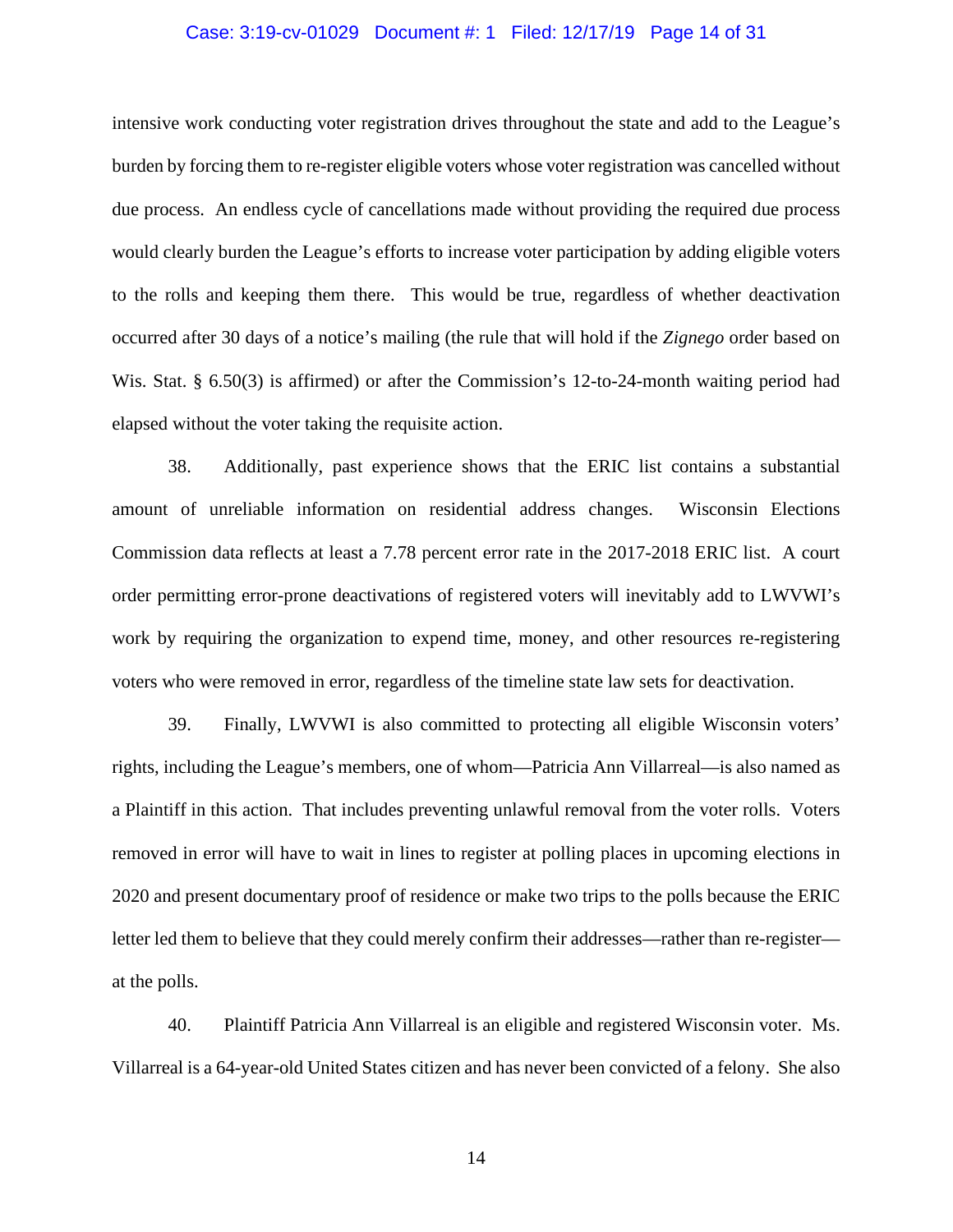## Case: 3:19-cv-01029 Document #: 1 Filed: 12/17/19 Page 15 of 31

has never had a court take away her right to vote. Ms. Villarreal is a member of the League and attends meetings of, and works with, the League's Latinx Outreach Team. They are working to plan voter registration activities in 2020 and trying to increase awareness in the Latinx community about voter registration and turnout. She has lived at the same address in Milwaukee since June 2003—over sixteen years. She has also been registered to vote at that address for throughout that time, and has consistently voted in federal, state, and local elections. In November, Ms. Villarreal was mailed an ERIC letter at the residential address at which she has lived for over sixteen years. The detachable postcard at the bottom included this exact same address, and the Milwaukee City Election Commission office's information appeared at the top and bottom of the letter. This letter informed her that information from a government agency transaction indicated that her address had changed and suggested that she update her voter registration or verify that she still resides at that same address. She was surprised, then puzzled and finally, suspicious of the letter. Indeed, Ms. Villarreal thought the letter might be a scam, designed to intimidate her. So, not understanding why she needed to update her registration or confirm her registration address and, given the fact that she had not moved since 2003, Ms. Villarreal tore up the letter and threw it away, without mailing back the confirmation postcard. Ms. Villarreal has not updated her voter registration or voted in an election since then.

41. Plaintiff Sasha Albrecht is an eligible and registered Wisconsin voter, who resides in the City of Milwaukee. Ms. Albrecht is a 29-year-old United States citizen and has never been convicted of a felony. She also has never had a court take away her right to vote. In July 2019, Ms. Albrecht moved to a new residence in the City of Milwaukee, three blocks away from her prior residence; she did not move to a new municipality. This fall, Ms. Albrecht received the 2019 ERIC letter in the mail. She read the letter and understood its suggestions for updating or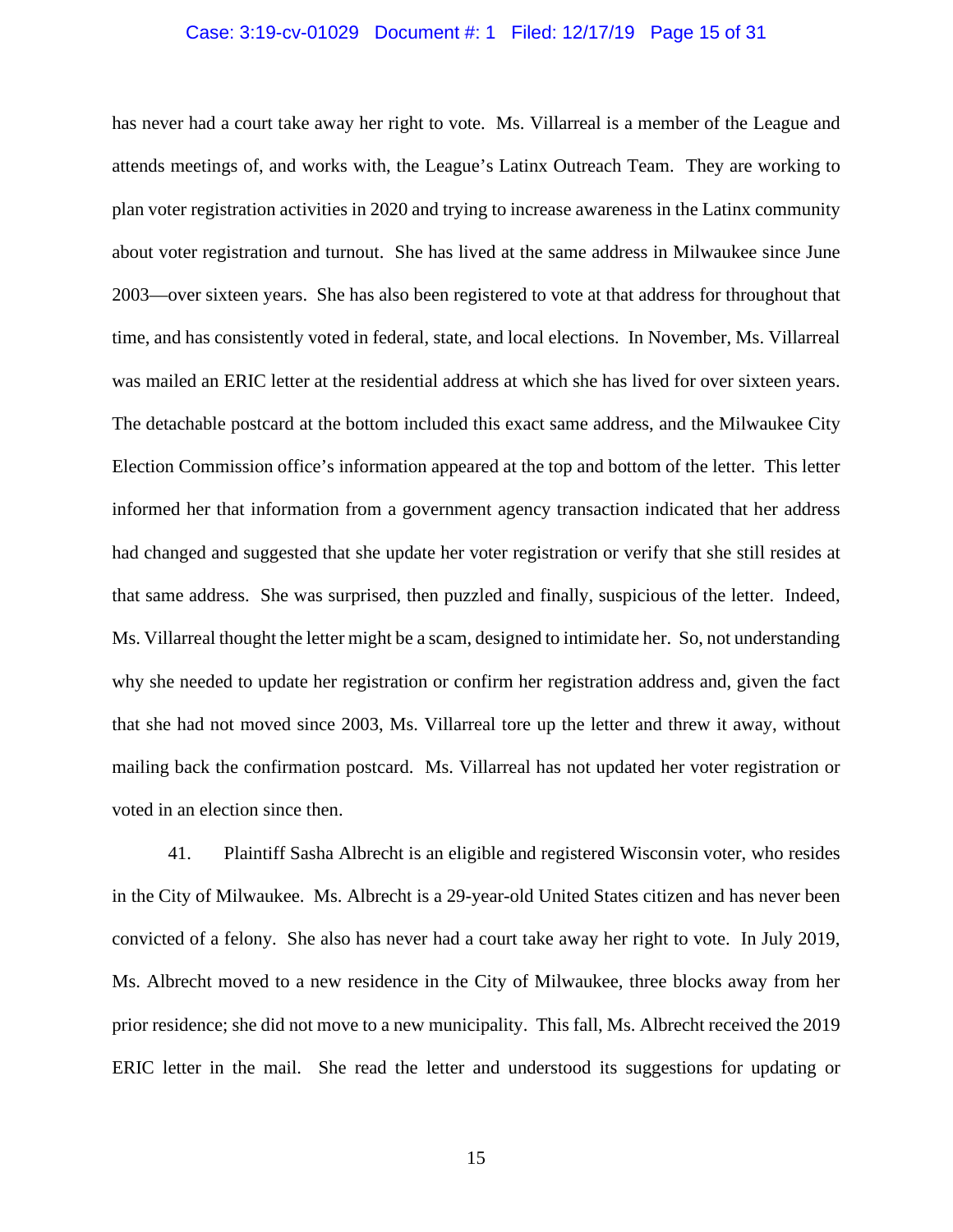#### Case: 3:19-cv-01029 Document #: 1 Filed: 12/17/19 Page 16 of 31

confirming her registration, but did not understand the letter to mean that she could be removed from the rolls if she did not update or confirm her registration address. Ms. Albrecht did not think she needed to do anything in response to the letter to maintain her status as a registered voter.

42. Defendants Dean Knudson, Julie M. Glancey, Mark L. Thomsen, Ann S. Jacobs, Marge Bostelmann, and Robert F. Spindell, Jr. are sued in their official capacities as the members of the Wisconsin Elections Commission.

43. Defendant Meagan Wolfe is sued in her official capacity as the Administrator of the Wisconsin Elections Commission.

#### **BACKGROUND**

44. The Wisconsin Constitution provides that, "Every United States citizen age 18 or older who is a resident of an election district in this state is a qualified elector of that district." WIS. CONST. art. III, § 1; *see also* WIS. STAT. § 6.02(1) ("Every U.S. citizen age 18 or older who has resided in an election district or ward for 28 consecutive days before any election where the citizen offers to vote is an eligible elector.").

45. Wisconsin law requires an eligible elector to register in order to cast a ballot. *Id.* § 6.27. Eligible electors may register to vote in person or by mail until 5:00 p.m. on the third Wednesday before Election Day, or online until 11:59 p.m. on the third Wednesday before Election Day. *Id.* § 6.28(1). Eligible electors who miss this deadline may register at the municipal clerk's office until close of business on the Friday before Election Day, *id.* § 6.29(a)(2), or at the polls on Election Day. *See generally id.* § 6.55. Documentary proof of residence is required to register to vote at municipal clerk's offices during the early voting period and on Election Day at the polls. *Id*. § 6.34.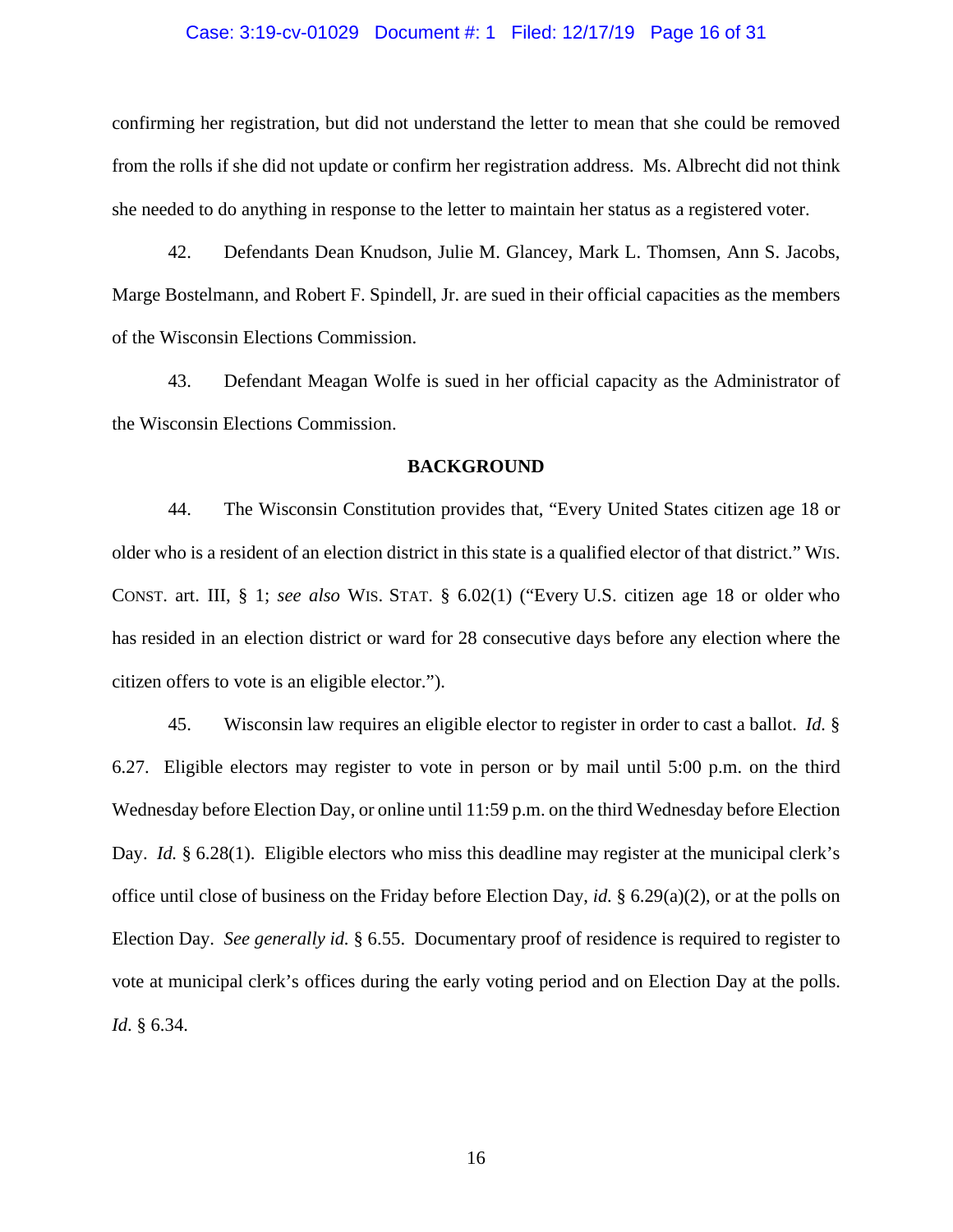#### Case: 3:19-cv-01029 Document #: 1 Filed: 12/17/19 Page 17 of 31

46. Any registered voter may vote by absentee ballot. *See id.* § 6.20. However, requests to vote absentee must be made by mail by 5:00 p.m. on the fifth day before an election, or in person by the Sunday preceding an election. *Id*. § 6.86(1)(b). Absentee ballots must be sent out by municipal clerks no later than the 47th day before each partisan primary and general election and no later than the 21st day before each other primary and election. *Id*. § 7.15(1)(cm).

47. In 2015, the Wisconsin Legislature enacted Act 261, which directed the Commission to participate in ERIC's multi-state voter roll maintenance consortium. *See id.* § 6.36(1)(ae)1. As part of its membership in ERIC, Wisconsin provides to ERIC information about current driver's license and ID holders and registered voters, which ERIC then compares to records from other member states and national sources like the U.S. Postal Service's National Change of Address list. Ex. A, Mar. 11, 2019 Commission Memorandum, at 2. After the matching is complete, ERIC returns a list of voters who may have moved or died to the state. *Id.*

48. In 2017, the ERIC list indicated that 282,448 registered voters had moved within the state. *Id.* at 3. Of these voters, 6,153 had not moved and confirmed their addresses. *Id*. Another 12,133 had their registrations reactivated. *Id.* at 4. A further 5,984 voters used the Supplemental Movers Poll List to confirm their registration addresses at the polls throughout elections from April to November of 2018. *Id.* After raising concerns about the reliability of the 2017 movers list, clerks or commissions in three municipalities, including the City of Milwaukee, reactivated a total of 38,430 voters, 2,357 or 6.87 percent of whom voted at the addresses listed on their registrations. *Id.* at 5. All told, this reflected an error rate of at least 7.78 percent of the 341,855 voters on the ERIC list.

49. In March 2019, the Commission issued a set of recommendations for notifying voters on the 2019 ERIC list believed to have moved within the state, including the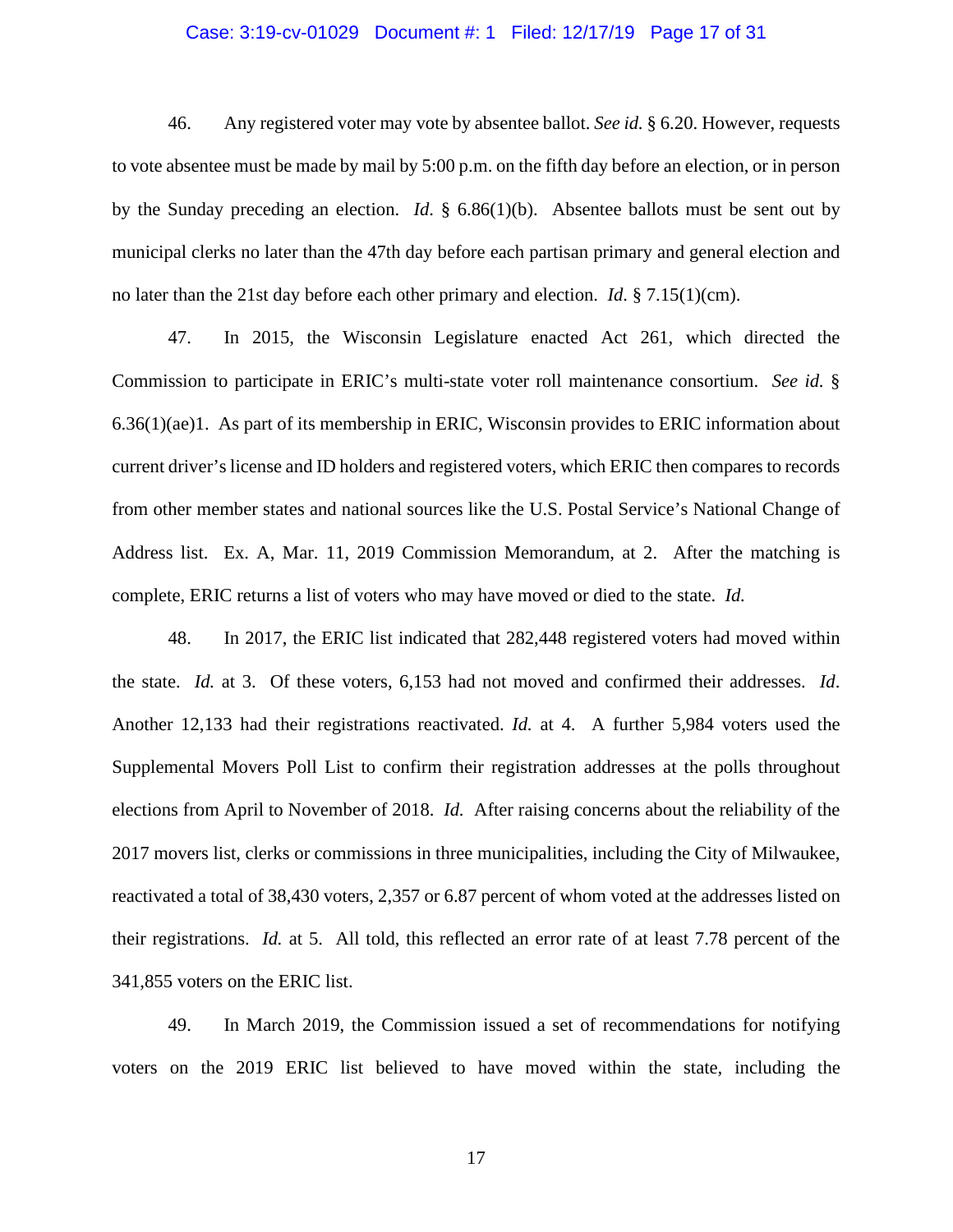#### Case: 3:19-cv-01029 Document #: 1 Filed: 12/17/19 Page 18 of 31

recommendation that voters on the list be granted at least one year to update their registration (if they have moved) or confirm their address (if their inclusion on the ERIC list was in error). *Id.* at 8.[3](#page-17-0)

50. In 2019, ERIC identified 234,039 voters believed to have moved out of their municipality and sent this list to the Commission. Ex. D, Wisconsin Elections Commission, *Excerpt from December 2, 2019 Agenda Documents*, *Wisconsin's Electronic Registration Information Center (ERIC) Movers Update*, at 1 (Dec. 2, 2019).<sup>[4](#page-17-1)</sup> Municipal clerks mailed letters to these voters between October 9 and 11, 2019. *Id.*

51. The letter informed voters that they could update their address online at myvote.wi.gov or at the polls, or by submitting a paper registration form to their municipal clerk. *See* Ex. E, Wisconsin Elections Commission, *Excerpt from September 24, 2019 Agenda Documents*, 2019 ERIC Letter, at 3 (Sept. 24, 2019). The letter also informed voters that they could confirm their addresses, if they had not moved, by confirming their address online through myvote.wi.gov or voting in the next election, or by mailing back the detachable postcard located at the bottom of the notification. *Id.* The next elections in Wisconsin will be held on February 18, 2020.

<span id="page-17-0"></span> $3$  There is pending state litigation that seeks to determine whether Wis. Stat. § 6.50(3) requires these voters to be removed within 30 days of the mailing of a notification from the Commission, requesting that they update or confirm their registration address. *Zignego v. Wisconsin Elections Commission*, Case No. 2019-CV-449 (Ozaukee County Circuit Court, Branch 1). The due process claim in Count 1 of this Complaint is asserted, regardless of whether the mandamus order in *Zignego* is affirmed or reversed on appeal, *i.e.* regardless of the timeline set by state statutes or state court decisions for removal of ERIC-identified voters from the rolls. The due process claim in Count 2 of this Complaint, however, does rely on the state court's ordering of removal following a 30-day waiting period.

<span id="page-17-1"></span><sup>&</sup>lt;sup>4</sup> The full record of the agenda documents is available on the Wisconsin Elections Commission's website at [https://elections.wi.gov/sites/elections.wi.gov/files/2019-11/Open%20Session-](https://elections.wi.gov/sites/elections.wi.gov/files/2019-11/Open%20Session-%20December%20Final.11.26.19.pdf) [%20December%20Final.11.26.19.pdf.](https://elections.wi.gov/sites/elections.wi.gov/files/2019-11/Open%20Session-%20December%20Final.11.26.19.pdf)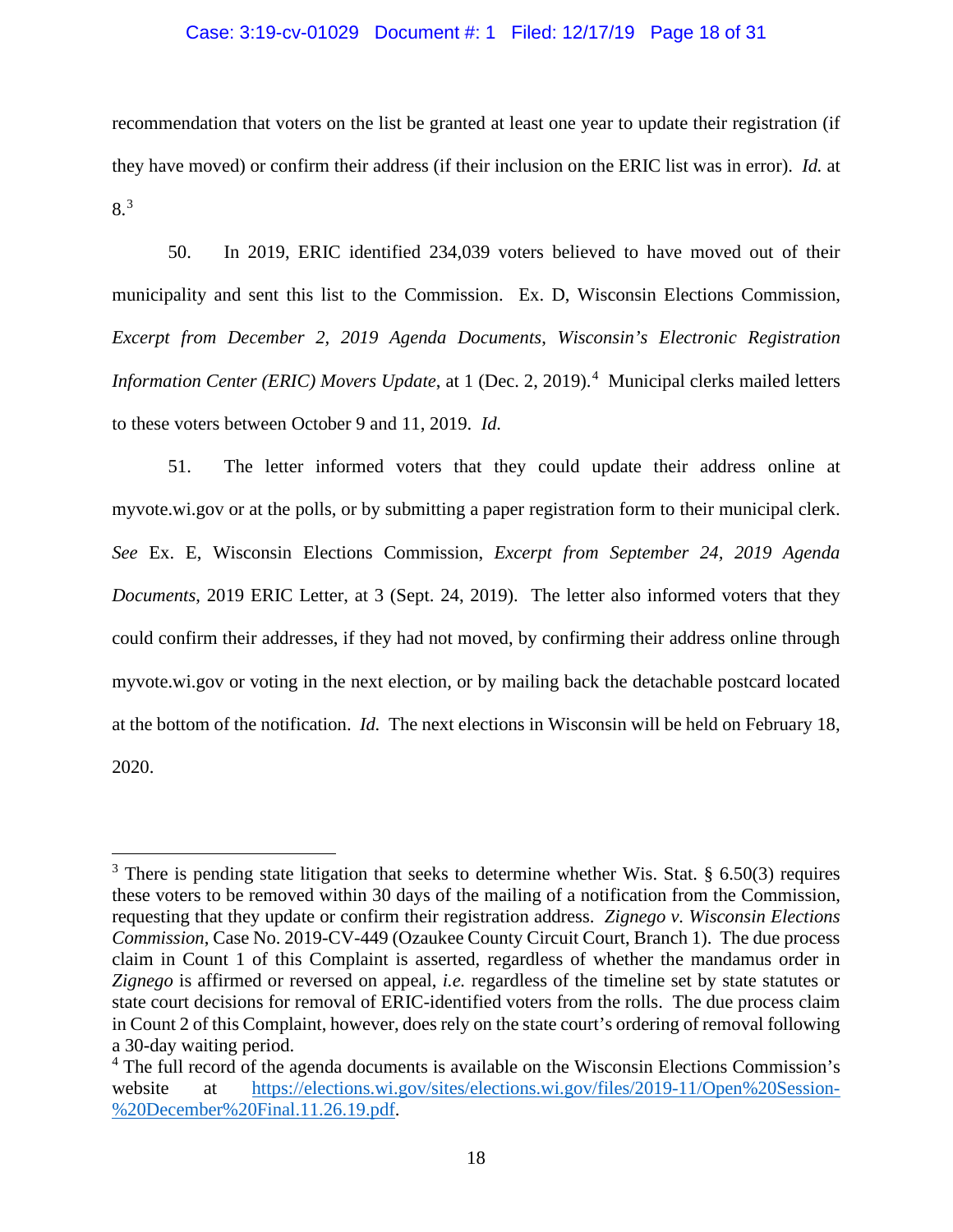# Case: 3:19-cv-01029 Document #: 1 Filed: 12/17/19 Page 19 of 31

52. Voters who chose to confirm the address associated with their voter registration records by returning the detachable postcard were required to sign a statement: "I, [voter's name], certify I still live at [voter's address] and want to keep my voter registration active in Wisconsin." *Id.* "Active" is a legal term of art and does not adequately inform a voter that they will be removed from the rolls if they fail to take one of the specified actions in response to the letter.

53. The ERIC letter did not explain the consequences of failing to respond to or otherwise take one of the enumerated actions: removal from the voter rolls. *Id.* It also did not provide voters with a deadline for responding or taking one of the enumerated actions. *Id*.

54. On November 13, 2019, three Wisconsin voters brought a state claim in the Circuit Court of Ozaukee County, alleging that state law required the removal of voters on the 2019 ERIC list who did not respond to the ERIC letter within 30 days of the mailing of the letter. On December 13, 2019, ruling from the bench, the state court granted the plaintiffs' writ of mandamus and ordered the immediate cancellation of the ERIC list voters' registrations. *See Zignego v. Wisconsin Elections Commission*, Case No. 2019-CV-449 (Ozaukee County Circuit Court, Branch 1). The state court issued the writ of mandamus on December 17, 2019. *See* Ex. F.

55. Plaintiff LWVWI moved to intervene as a defendant in the Ozaukee County action. In its brief in support of its motion to intervene the League argued that "burdening voters with the need to re-register per se violates the First and Fourteenth Amendments to the U.S. Constitution when their removal was erroneous and unlawful," and that "[i]f denied intervention here, the League may well be compelled to bring affirmative litigation *against the current Defendants* to prevent or redress the unlawful removal of registered voters." (Emphasis in original) At the December 13, 2019 oral argument on the League's motion to intervene, the League's counsel reiterated the League's federal constitutional due process claims, arguing that the 2019 mailing is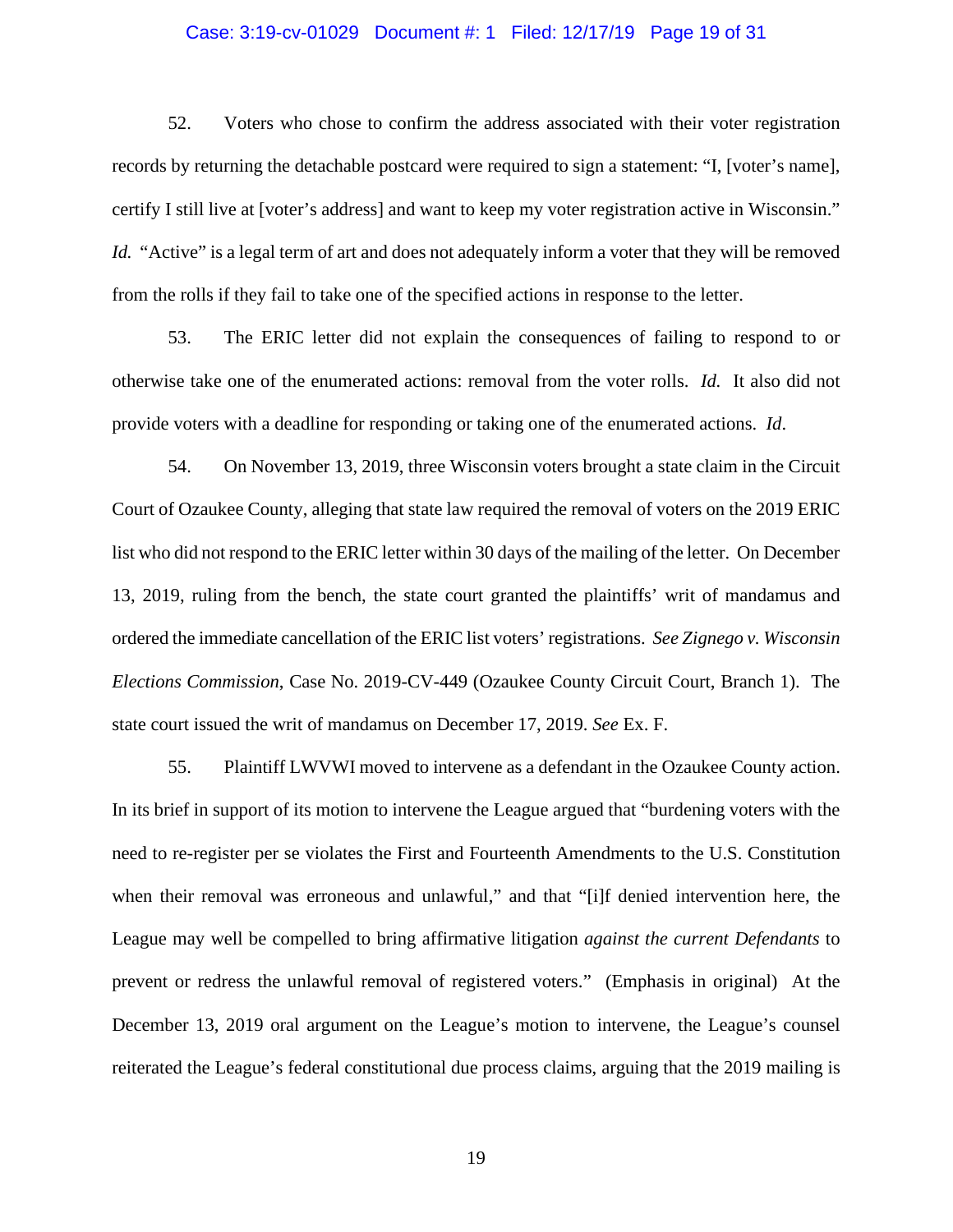#### Case: 3:19-cv-01029 Document #: 1 Filed: 12/17/19 Page 20 of 31

"deficient" and "violates constitutional requirements of due process," which counsel further argued "would require a new notice to be mailed out before any removal from the rolls." Ex. C, Hr'g Tr. at 25:16-21.

56. The Circuit Court judge noted the League's arguments that the 2019 Mailing violates the U.S. Constitution, stating in his ruling on the League's motion to intervene that the League "talk[s] in terms of due process violations and constitutional issues . . . They are talking a much more complex, much more involved litigation than what I am looking at and what has been brought by the plaintiffs." *Id*. at 30:21-31:1. The Circuit Court judge continued: "[I]f the League were this concerned about it, they should have done this on their own, in a separate lawsuit, and this is not the lawsuit to do it," *id*. at 35:7-9, denying the League's motion to intervene, and further suggesting "[i]f they want to file an action that would have the normal discovery provisions and the discovery process and motions and witness lists and things like that, that is what they should do." *Id*. at 33:15-18.

57. In the December 13, 2019 hearing, after denying the League's motion to intervene, the Circuit Court issued a bench ruling granting the plaintiffs' petition for a writ of mandamus and ordered the immediate cancellation of the ERIC list voters' registrations.

58. At the December 13 hearing, counsel for the defendants in that action (who are also counsel for the same Defendants here) stated that the ERIC letter "does not provide any notice of deactivation, in thirty days or otherwise . . . this would change the status quo, deactivate registered electors without any notice." *Id*. at 58:23-59:2. The Commission's Counsel further explained that:

> [The Commissioners] weren't planning to deactivate these – these voters . . . Under the ERIC mover agreement, they have to reach out to voters and let them know that there was – there's been some indication that they might have moved . . . [T]hat's all that this notice was doing. It was not saying in thirty days you're gonna be deactivated, it wasn't saying at some point you're gonna be deactivated, it was saying here are the steps you can take to . . . update the voter rolls, help us update the voter rolls.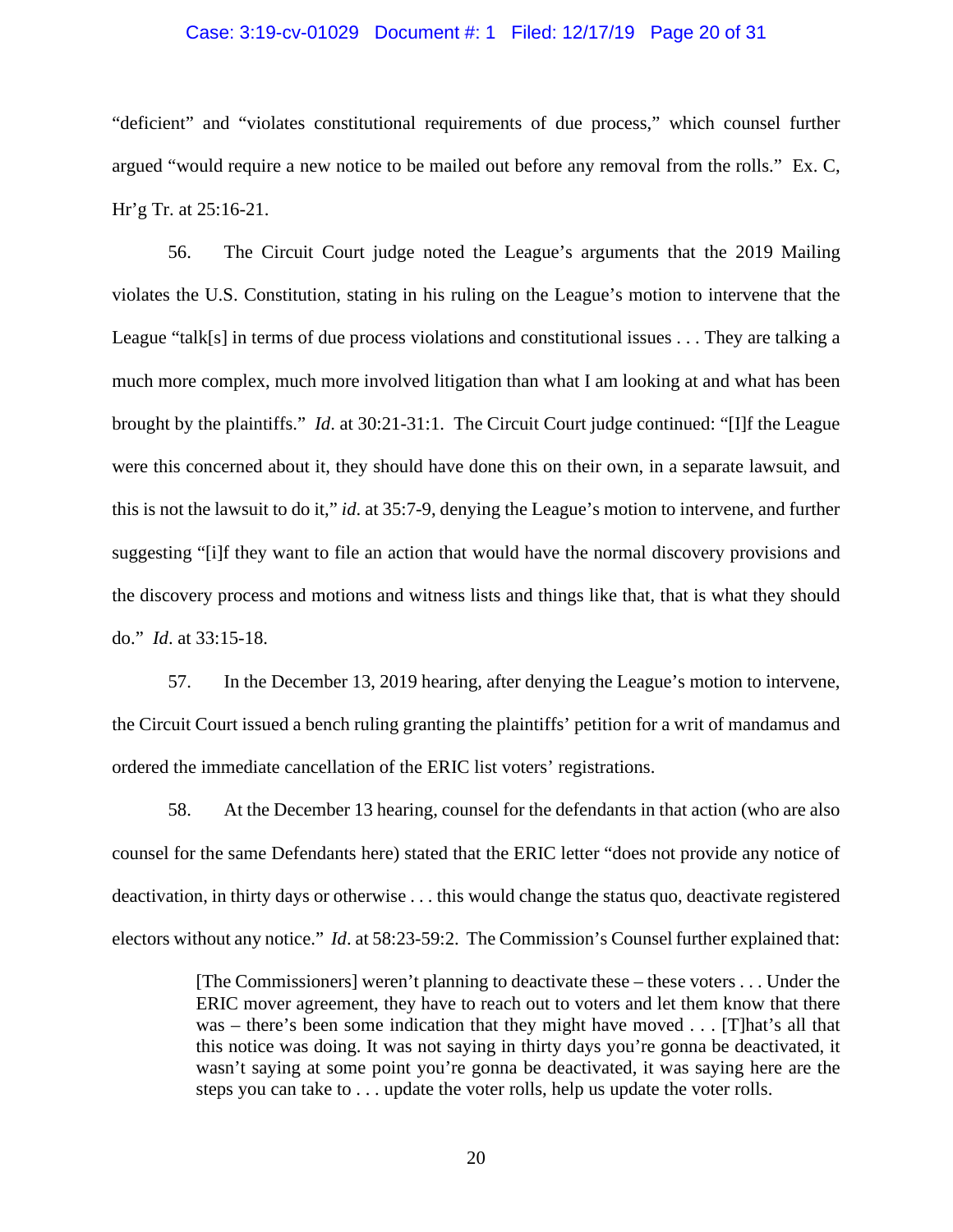*Id.* at 60:4-17; *see also id.* at 58:22-59:2 ("That is a complete change of the status quo . . . because the 2019 mailing  $\dots$  was a new process, it – it does not provide any notice of deactivation or otherwise . . . so the . . . this would – this would change the status quo, deactivate registered electors without any notice."). Defendants' Counsel also estimated that some 14,000 voters may have been erroneously included on the 2019 ERIC list, *id.* at 56:2-6, and argued that the status quo would be best served by not removing voters from the rolls at this time. *Id.* at 58:14-59:2.

#### **CLAIMS**

# **COUNT ONE**

# **(All Plaintiffs)**

# **(Violation of Procedural Due Process Requirements of the Fourteenth Amendment to the U.S. Constitution and 42 U.S.C. § 1983)**

59. The factual allegations contained in paragraphs 1 through 58 are incorporated into Count One, as though fully set forth herein.

60. The Due Process Clause of the Fourteenth Amendment prohibits the deprivation of "life, liberty, or property, without due process of law." U.S. CONST. amend. XIV. At a minimum, "[t]o meet the requirements of due process, the state must afford notice and an opportunity to be heard 'at a meaningful time and in a meaningful manner.'" *Morrell v. Mock*, 270 F.3d 1090, 1095 (7th Cir. 2001) (quoting *Armstrong v. Manzo*, 380 U.S. 545, 552 (1965)).

61. Courts tasked with reviewing procedural due process claims face two questions:  $(1)$  is there a property or liberty interest protected by due process; and (2) if so, what process is due, and when must that process be made available?" *Simpson v. Brown Cty.*, 860 F.3d 1001, 1006 (7th Cir. 2017). Answering these questions requires balancing three interests: "first, the private interest at stake; second, the risk of erroneous deprivation and the value, if any, of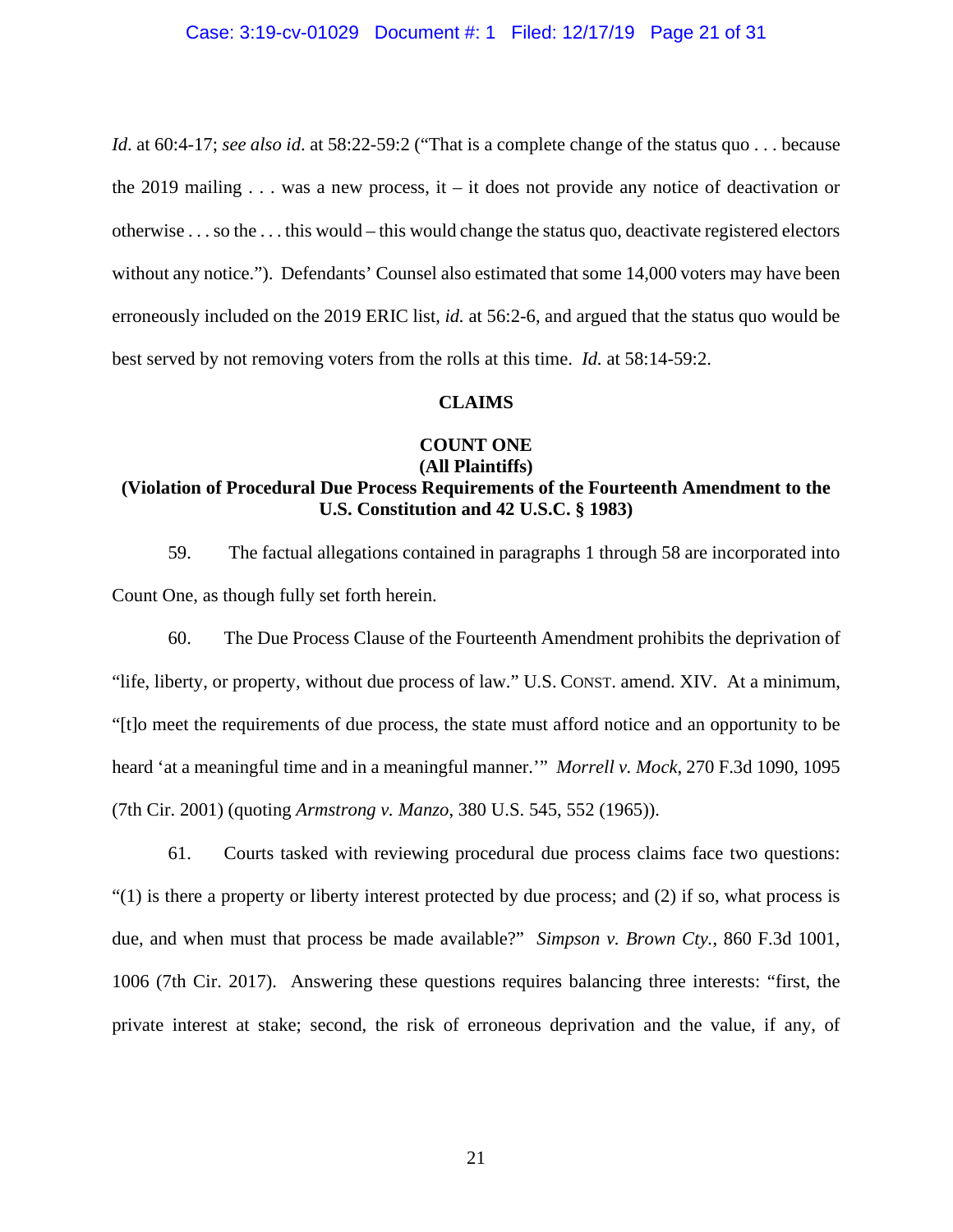# Case: 3:19-cv-01029 Document #: 1 Filed: 12/17/19 Page 22 of 31

additional procedural safeguards; and third, the government's countervailing interests." *Id.* (citing *Mathews v. Eldridge*, 424 U.S. 319 (1976)).

62. The Seventh Circuit has held that due process requires pre-deprivation procedures except in cases of emergencies or when the government conduct at issue is "random and unauthorized." *Simpson*, 860 F.3d at 1010. Neither of those conditions is met here, so postdeprivation notice of removal cannot satisfy minimum due process requirements. The fact that Wisconsin law offers erroneously-removed voters the opportunity to re-register in various ways, including at the polls on Election Day, does not cure the due process violation caused by the wrongful cancellation of their registrations.

#### **Statutory Entitlement**

63. A liberty or property interest that is governed by due process can be created by the Constitution or "may arise from an expectation or interest created by state laws or policies." *Wilkinson v. Austin*, 545 U.S. 209, 221 (2005). Courts analyze whether a statutory entitlement existed prior to the notice and process afforded and prior to the deprivation.

64. Wisconsin law creates a statutory entitlement in one's voter registration, by guaranteeing the right to register and cast a ballot to every U.S. citizen above the age of 18 who is a resident of the state and who registers to vote in accordance with the procedures established under state law and regulations. Wis. Stat. § 6.27 ("Each elector shall register under this chapter before voting in any election . . . ."); *see also* Wis. Stat. § 6.29 ("No names may be added to a registration list for any election after the close of registration, except as authorized under this section or s.  $6.55(2)$  or  $6.86(3)(a)2$ . Any person whose name is not on the registration list but who is otherwise a qualified elector is *entitled to vote at the election upon compliance with this section*, if the person complies with all other requirements for voting at the polling place.") (emphasis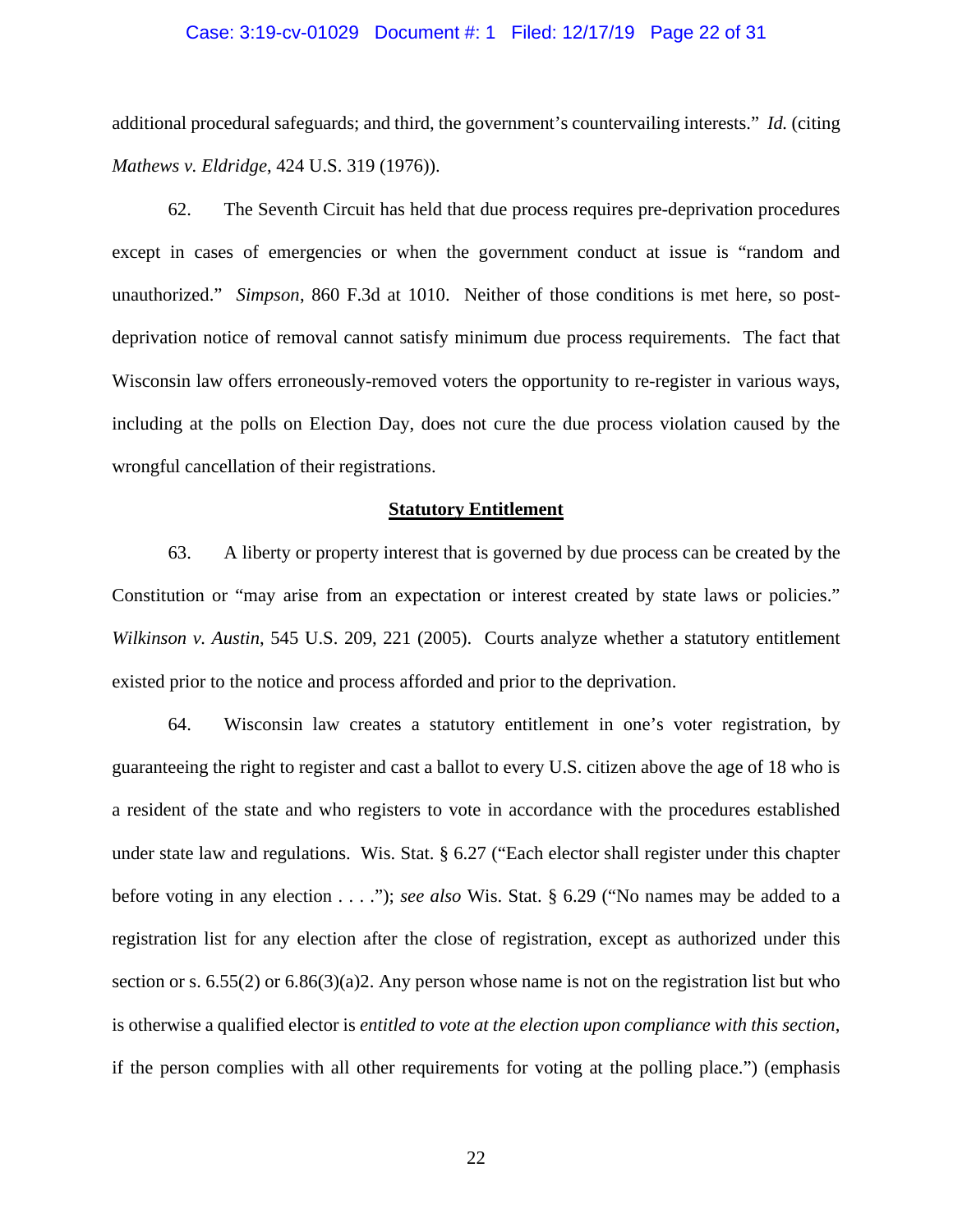# Case: 3:19-cv-01029 Document #: 1 Filed: 12/17/19 Page 23 of 31

added). Eligible, registered voters also enjoy an "individual and personal" right to vote under Wisconsin law. *Gill v. Whitford*, 138 S. Ct. 1916, 1929 (2018) (quoting *Reynolds v. Sims*, 377 U.S. 533, 561 (1964)). Wisconsin law entitles any registered voter to cast ballots in any way the voter qualifies to vote. As an example, all registered Wisconsin voters are entitled to vote by mailin absentee ballot, if the voter files a request by the deadline mandated in state law. *See* WIS. STAT. § 6.20.

### **Risk of Erroneous Deprivation**

65. Serious deficiencies in the letters sent to voters on the 2019 ERIC list have created a risk of erroneous deprivation of registered voters' statutory entitlements to their registration status and to cast a vote by any method for which they qualified. This risk is magnified by the documented error rate in the ERIC lists provided to Wisconsin, including the 2019 ERIC list. Defendant Commission Chairman Dean Knudson has stated that already about 1,170 voters have communicated to say they were "false positive match[es]"—that they have not in fact moved.<sup>[5](#page-22-0)</sup>

66. By the admission of Defendants' own counsel, the 2019 ERIC letter failed to provide adequate notice. The letter did not adequately explain to voters the consequences of failing to respond or otherwise take one of the enumerated actions; nor did it provide a deadline for responding or taking one of the enumerated actions, because it was not intended for this purpose. It was meant merely to "help" election officials update the rolls or confirm their accuracy, and did not communicate that their registration could be deactivated.

67. This wholly inadequate provision of notice has increased the likelihood that voters have not taken and will not take the steps needed to confirm their addresses, and in turn, the

<span id="page-22-0"></span><sup>5</sup> PBS Wisconsin, Here and Now, *WILL Sues State Elections Agency Over Voter Roll Maintenance*, at 4:35, *available at* [https://pbswisconsin.org/wpt-video/here-and-now/will-sues-state-elections](https://pbswisconsin.org/wpt-video/here-and-now/will-sues-state-elections-agency-over-voter-roll-maintenance/)[agency-over-voter-roll-maintenance/.](https://pbswisconsin.org/wpt-video/here-and-now/will-sues-state-elections-agency-over-voter-roll-maintenance/)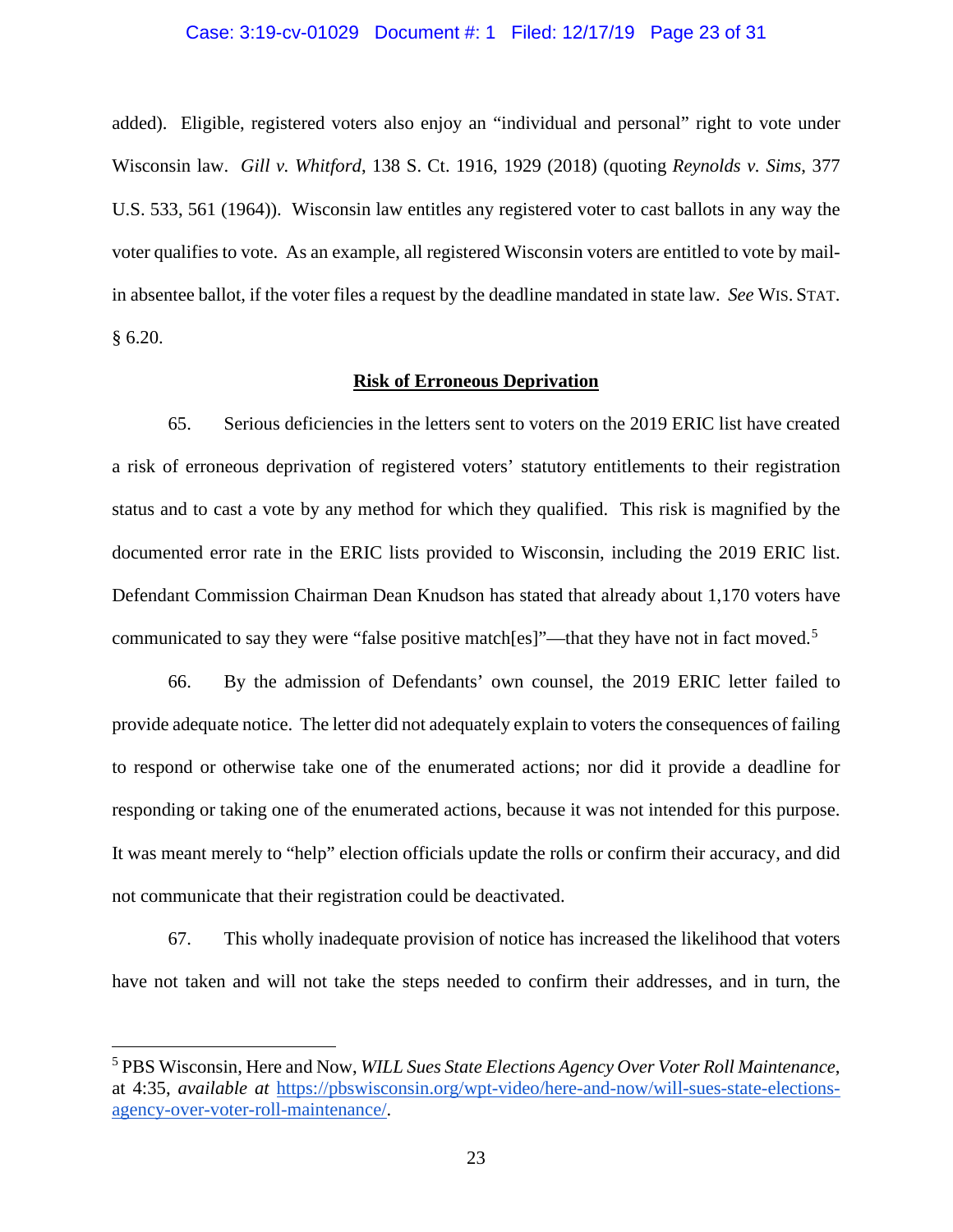## Case: 3:19-cv-01029 Document #: 1 Filed: 12/17/19 Page 24 of 31

likelihood that their registrations will be cancelled. Further, this lack of adequate notice has increased the likelihood that they will be denied their right to vote because they are unaware their registrations have been cancelled and have been led to believe they can vote in person without reregistering and without the proof of residence needed to re-register. Lastly, this lack of adequate notice also increased the likelihood that voters will be unable to vote in the manner to which they are entitled under state law.[6](#page-23-0)

68. Plaintiff LWVWI will also have to redouble its voter registration efforts due to these deficiencies in the ERIC letter. In 2018, a general election year, it spent over \$12,000 and 6,500 volunteer hours conducting outreach and helping approximately 12,582 voters register to vote or update their registrations. Defendants have offered no evidence that they have taken steps to ensure that the 2019 ERIC list does not have the same error rate as the 2017-2018 ERIC list (7.78 percent), meaning that Plaintiff LWVWI will have to work to re-register over 18,000 voters in the eight weeks before the February 2020 election—or 1.4 times the number of voters it registered across twelve months in 2018.

#### **Government Interest**

69. Defendants cannot advance any interests that outweigh the risk of erroneous deprivation. In assessing governmental defendants' interests, courts also consider "the function involved and the fiscal and administrative burdens that the additional or substitute procedural requirement would entail." *Riano v. McDonald*, 833 F.3d 830, 834 (7th Cir. 2016) (quoting *Mann v. Vogel*, 707 F.3d 872, 879 (7th Cir. 2013)). Plaintiffs do not dispute the Defendants' interest in

<span id="page-23-0"></span><sup>&</sup>lt;sup>6</sup> For instance, many on the ERIC list who are ultimately deactivated are at risk of being deprived of their right to cast an absentee ballot, as many voters will probably not learn their registrations have been cancelled until filing the request to vote absentee; for people with physical disabilities, if they miss the deadline to re-register online, they may not be able to cast a ballot at all or their right to vote will be severely burdened.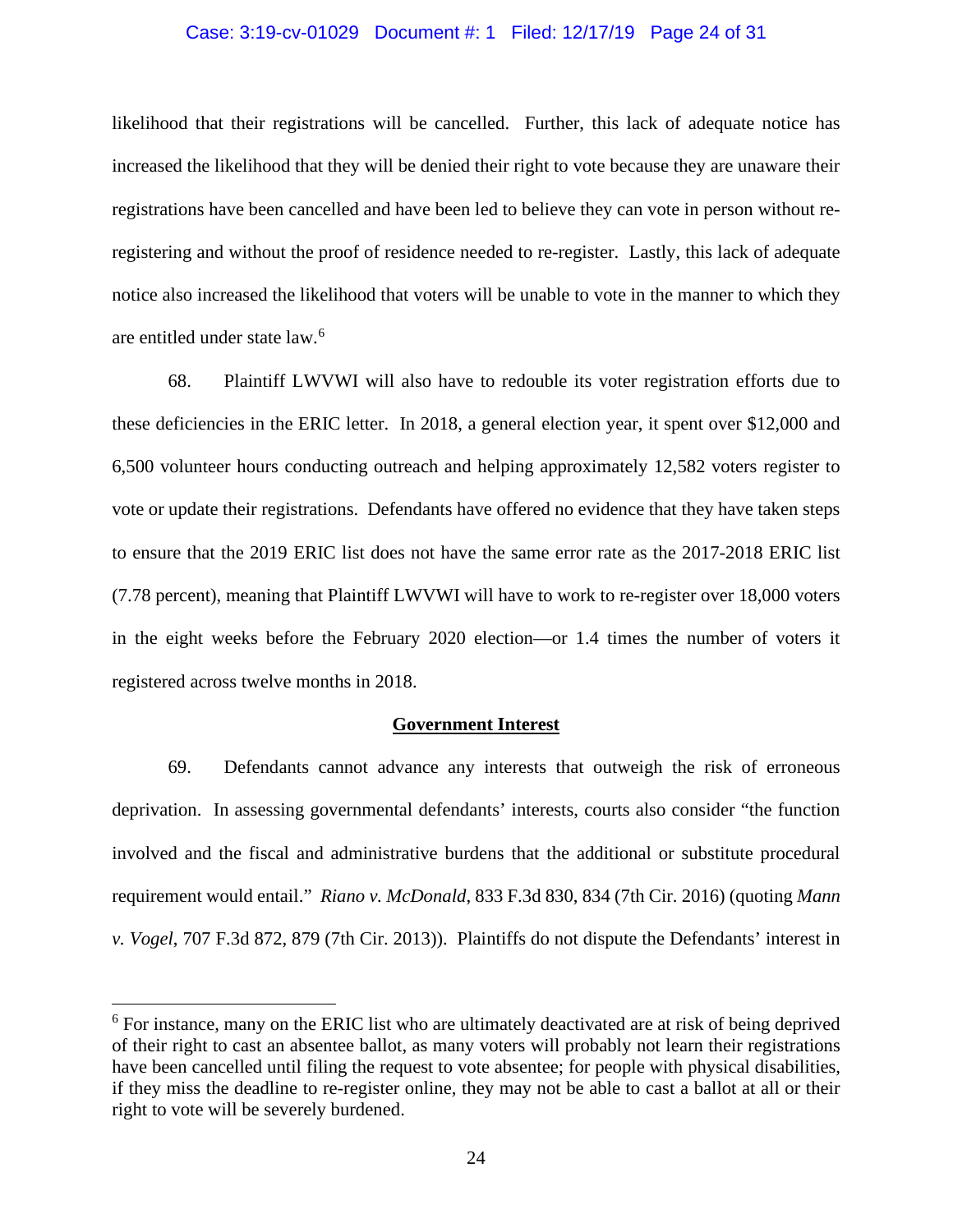# Case: 3:19-cv-01029 Document #: 1 Filed: 12/17/19 Page 25 of 31

conducting voter list maintenance, fair election administration, or compliance with state law. But they have an equally weighty interest in meeting federal constitutional requirements, which they cannot do if they move forward with the removals, having failed to provide adequate predeprivation notice.

70. If anything, moving forward with the removal process would increase the burden on Defendants and county election officials. There are now less than two months before the spring primary election and U.S. Congressional District 7 special primary election on February 18, 2020. There are also elections scheduled in April, August, and the 2020 presidential and general election in November. Carrying out the immediate removal of 234,039 registered Wisconsin voters would require Defendants and their agents to balance preparing ballots and polling places, recruiting and training poll workers, and other critical election activities with removing and re-registering voters statewide. The prospect of having to re-register voters at the polls on Election Day will increase the potential for long lines, congested polling places, and administrative problems, thereby creating more work for the Defendants' agents and undermining election administration.

71. For the foregoing reasons, Defendants have violated Plaintiffs' federal constitutional rights to procedural due process. Whether the deprivations of statutory entitlements in voter registration occurs within 12 to 24 months, as set forth in the Commission's preexisting policy, or within thirty days of a notice letter's mailing as ordered by the Court in *Zignego v. Wisconsin Elections Commission*, is immaterial, because no adequate notice was provided.

72. At all relevant times, Defendants have acted under color of state law.

73. Defendants have deprived and will continue to deprive Plaintiffs and their members of their right to be afforded adequate notice and an adequate opportunity to be heard prior to the deactivation of their registration—the minimum requirements of procedural due process. This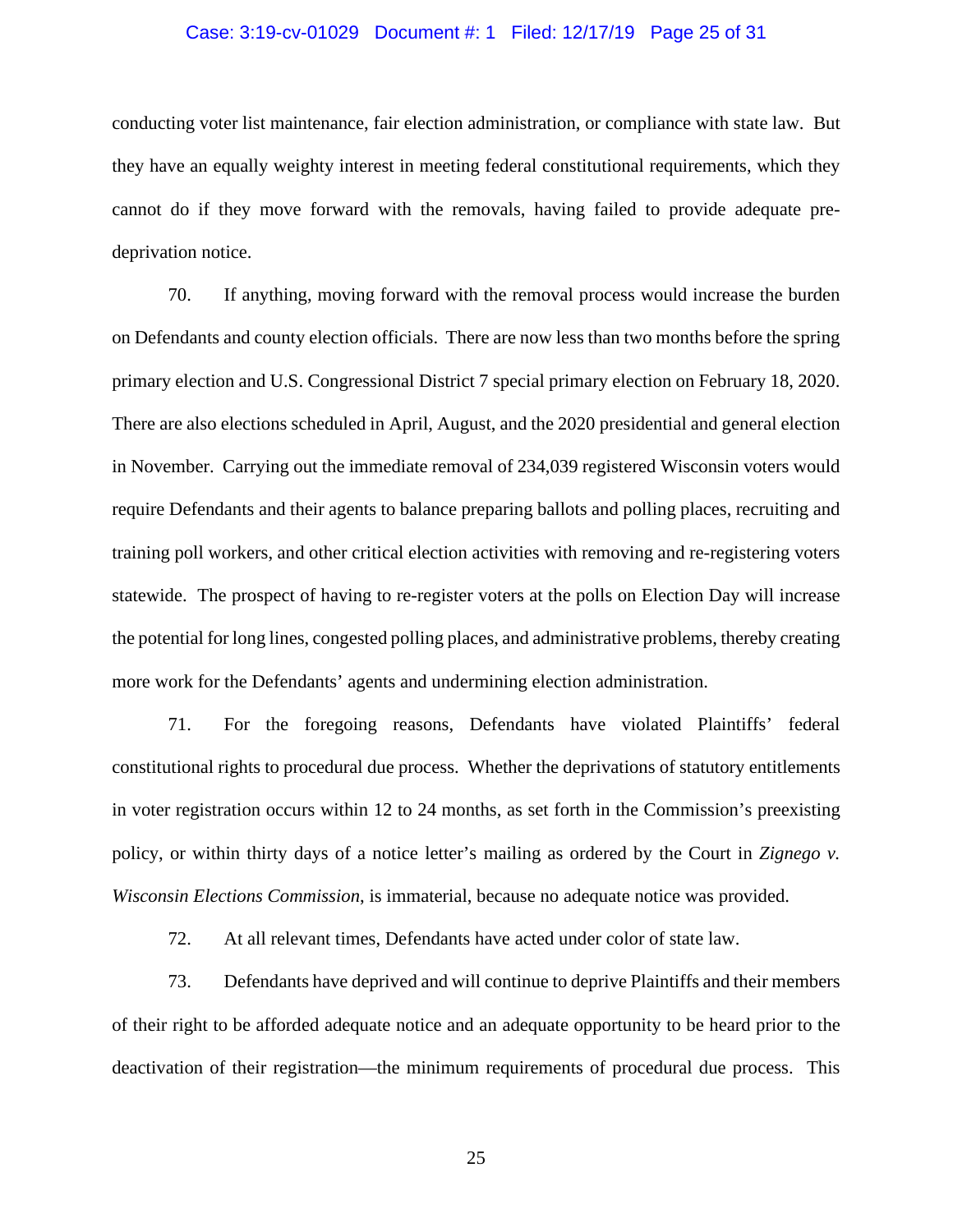right is guaranteed to Plaintiffs by the Fourteenth Amendment to the U.S. Constitution and 42 U.S.C. § 1983.

#### **COUNT TWO**

# **(League of Women Voters of Wisconsin) (Detrimental Reliance in Violation of the Due Process Clause of the Fourteenth Amendment to the U.S. Constitution and 42 U.S.C. § 1983)**

74. The factual allegations contained in paragraphs 1 through 58 are incorporated into Count Two, as though fully set forth herein.

75. When "an officially-sponsored election procedure" is "in its basic aspect . . . flawed" and unfair, it violates due process. *Griffin v. Burns*, 570 F.2d 1065, 1078 (1st Cir. 1978) (citing *Briscoe v. Kusper*, 435 F.2d 1046, 1054-56 (7th Cir. 1970)). Federal courts have made clear that election rules must be communicated to voters and must not be changed to the detriment of voters who rely on the first set of rules. *See id.*; *Hoblock v. Albany Cty. Bd. of Elections*, 487 F. Supp. 2d 90, 94-96 (N.D.N.Y. 2006) (holding that voters who should have been required to reapply to receive absentee ballots under state law reasonably relied on election officials' erroneous issuance of absentee ballots and suffered a deprivation of their due process rights when election officials subsequently refused to count their votes); *Williams v. Sclafani*, 444 F. Supp. 906, 911-13 (S.D.N.Y. 1978) (holding that New York City council candidate's detrimental reliance on erroneous Board of Elections guidance that candidate petition signatures could be gathered simultaneously from new registrants could not be used to invalidate his candidacy).

76. The 2019 ERIC letter also violates due process because it has induced registered Wisconsin voters who have not moved from the residential address listed on the 2019 ERIC letter mailed to them, to rely to their detriment on Defendants' representation that they could confirm their registration addresses by voting in "the next election." *See* Ex. E, 2019 ERIC Letter ("If you still reside at this address, please use one of the following three options below to confirm: . . . Vote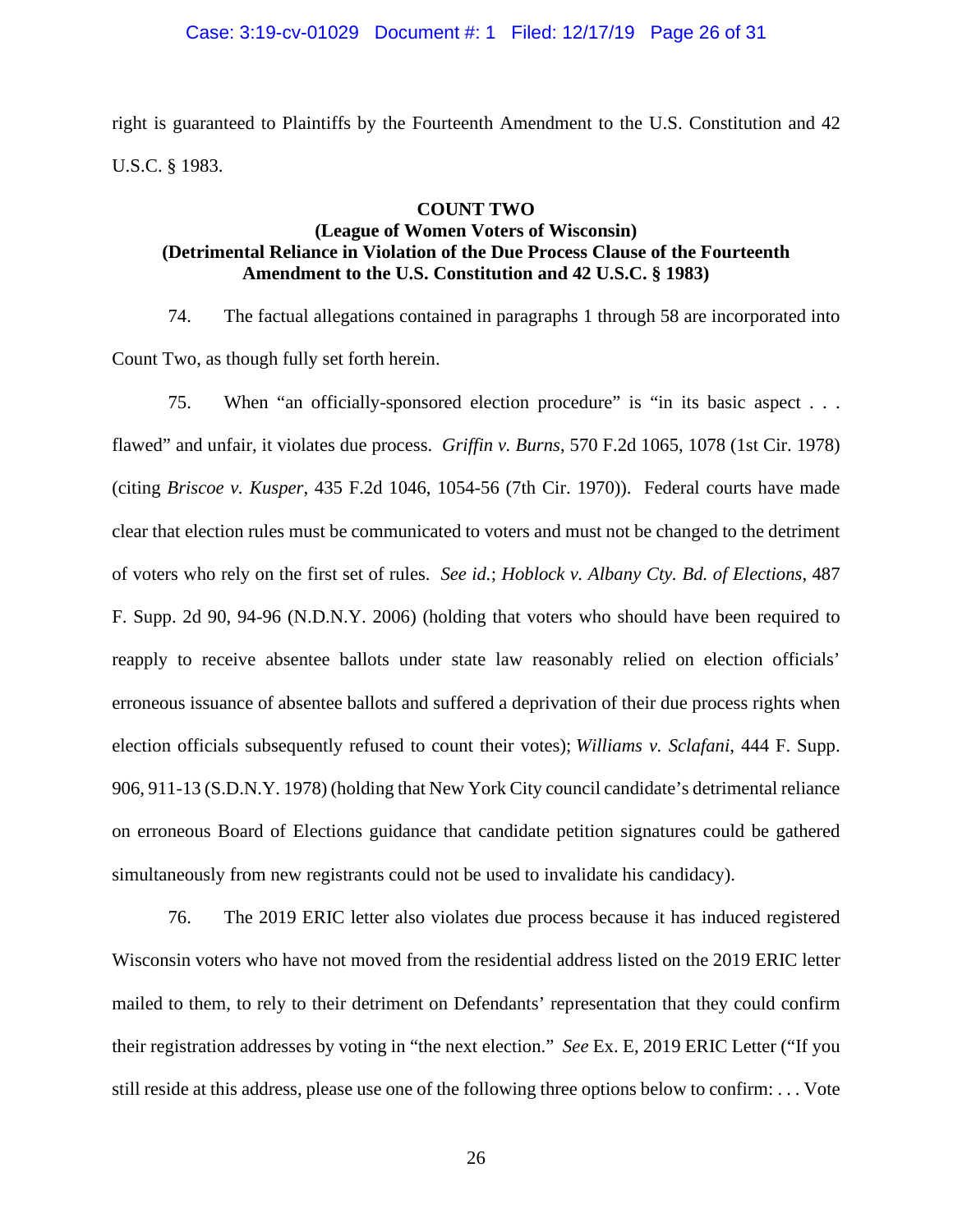# Case: 3:19-cv-01029 Document #: 1 Filed: 12/17/19 Page 27 of 31

at the next election . . ."). The letter did not specify whether this was the next election that occurred or the next election in which the voter cast a ballot. Absent a specific date, a reasonable voter would have understood "the next election" to mean the next election in which they voted.

77. If the *Zignego v. Wisconsin Elections Commission* mandamus order stands, then Defendants will have changed the rules and procedures regarding voter registration in Wisconsin elections. Having induced reliance on the first set of rules, they have now changed them pursuant to a state court's order and will deprive duly-registered Wisconsin voters of their voter registration status.

78. Removing voters from the rolls before they can avail themselves of an option the Commission represented would be available, constitutes an unconstitutional about-face in the state's election rules and procedures, in violation of the Due Process Clause. *Griffin*, 570 F.2d at 1078.

79. Plaintiff LWVWI brings this claim on behalf of its members who have not moved and received a 2019 ERIC letter. It also asserts this claim because this change in election laws will cause people to lose their registration status and force LWVWI to divert time, resources, and money to re-register voters who have not moved from the residential address listed on the 2019 ERIC letter mailed to them and who are forced off the rolls due to Defendants' changes in the voter registration rules and changes in their representations as to those rules.

80. In this way, the removal of voters who have not moved from the residential address listed on the 2019 ERIC letter mailed to them would violate their due process rights against changes to election rules upon which voters rely to their detriment.

81. Because the state has induced voters who have not moved from the residential address listed on the 2019 ERIC letter mailed to them to rely to their detriment on Defendants'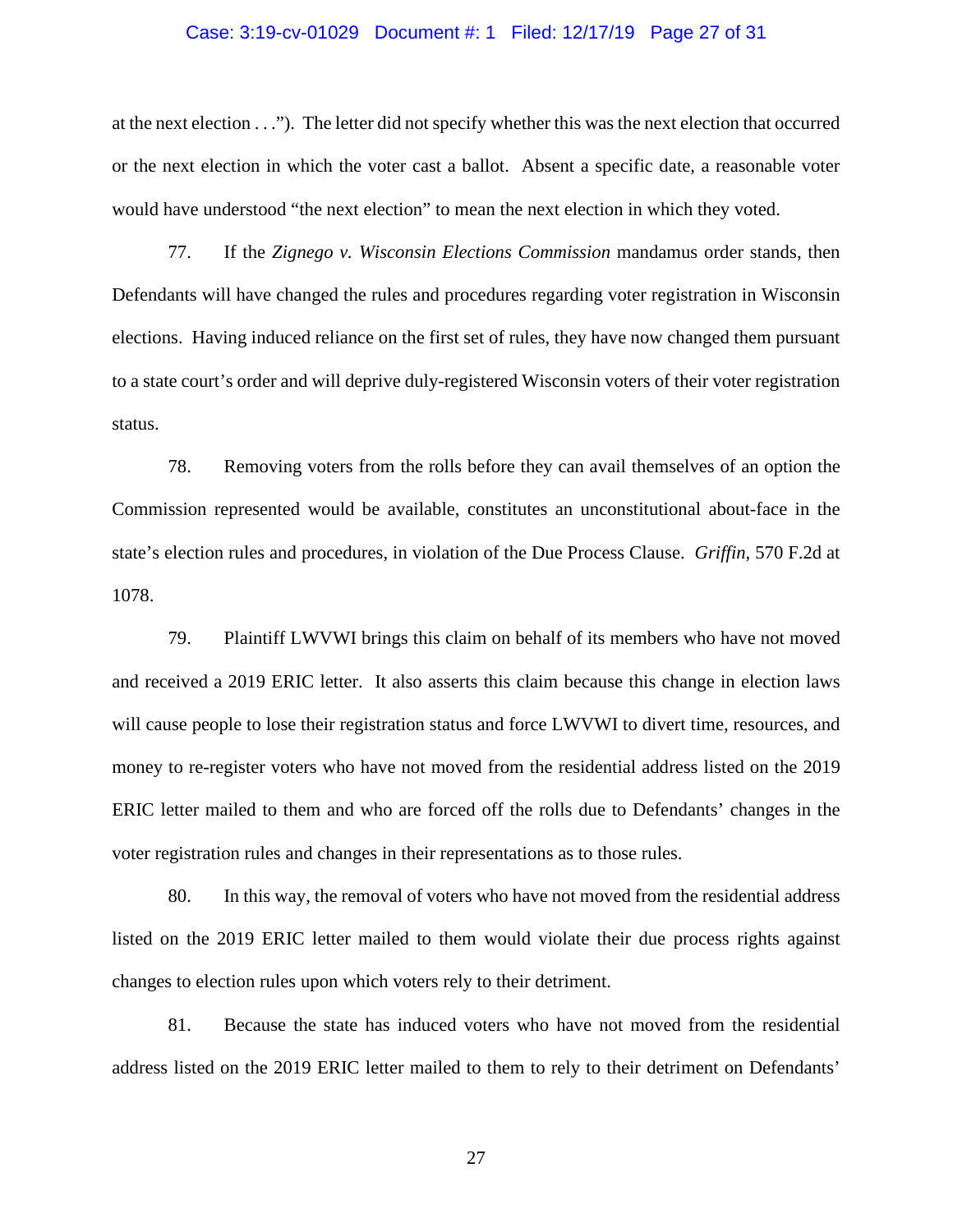## Case: 3:19-cv-01029 Document #: 1 Filed: 12/17/19 Page 28 of 31

representations that they could confirm their registration addresses by voting in "the next election," and because Defendants cannot and do not know a priori who on the 2019 ERIC list has not moved, Defendants cannot constitutionally remove any of the 2019 ERIC list voters from the rolls, until such time as Defendants cure the detrimental reliance they induced.

82. At all relevant times, Defendants have acted under color of state law.

83. Defendants have deprived and will continue to deprive Plaintiffs and their members of their right to be free from election law changes upon which voters rely to their detriment. This right is guaranteed to Plaintiffs by the Fourteenth Amendment to the U.S. Constitution and 42 U.S.C. § 1983.

#### **PRAYER FOR RELIEF**

Plaintiffs respectfully request that this Court:

(a) Assume jurisdiction over this matter;

(b) Declare that Defendants' imminent deactivation of 234,039 registered Wisconsin voters without affording adequate notice and an adequate opportunity to respond violates the Due Process Clause of the Fourteenth Amendment of the U.S. Constitution, and declare that Defendants' imminent deactivation of 234,039 registered Wisconsin voters—Defendants having induced registered Wisconsin voters who have not moved from the residential address listed on the 2019 ERIC letter mailed to them to rely to their detriment on Defendants' representation that they could confirm their registration addresses by voting in "the next election"—violates the Due Process Clause of the Fourteenth Amendment of the U.S. Constitution;

(c) Issue a temporary restraining order and a preliminary injunction enjoining Defendants from deactivating, canceling, or otherwise changing the registration status of any registered Wisconsin voter on the basis of their presence on the 2019 ERIC list until such time as the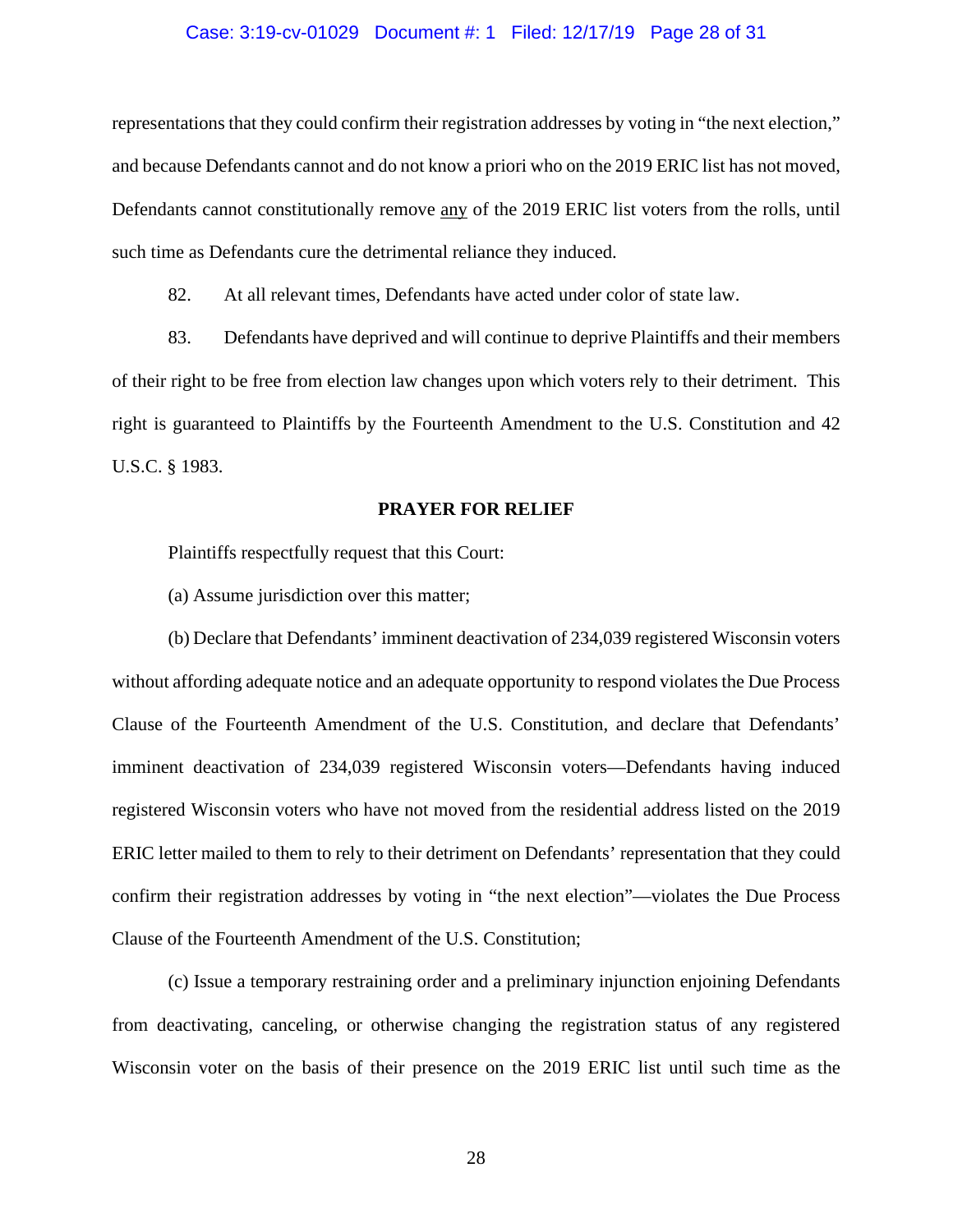## Case: 3:19-cv-01029 Document #: 1 Filed: 12/17/19 Page 29 of 31

permanent injunction requested below is entered, unless that voter contacts the Wisconsin Elections Commission or any municipal clerk's office to confirm their registration address or to inform the Commission or any municipal clerk's office that they have moved to another state;

(d) Issue a permanent injunction that prohibits Defendants from:

(1) removing any registered Wisconsin voter from the list of eligible voters on the basis of the voter's presence on the 2019 ERIC list, unless Defendant issues new notice letters to all registered Wisconsin voters on the 2019 list, *excluding* any voter who has already confirmed that deactivation is accurate, or already confirmed or updated the address associated with their voter registration at any time after the Wisconsin Elections Commission, Wisconsin DMV, and other agencies completed the submission to ERIC of all data required by the ERIC membership agreement;

(2) removing any registered Wisconsin voter from the list of eligible voters on the basis of their presence on the 2019 ERIC list, unless Defendant ensures that any new notice letters sent pursuant to paragraph (1) above contain adequate and clear explanations and instructions on (i) why the notice letter is being sent, (ii) how the voter can confirm or update the address associated with their voter registration, (iii) what will happen if the voter fails to take one of the actions in response to the notice letter to confirm or update the address associated with their voter registration, and (iv) the deadline under state law by which the voter must take one of the actions in response to the notice letter to confirm or update the address associated with their voter registration, to be approved by this Court;

(3) removing any registered Wisconsin voter from the list of eligible voters on the basis of their presence on the 2019 ERIC list, unless Defendant ensures that any new notice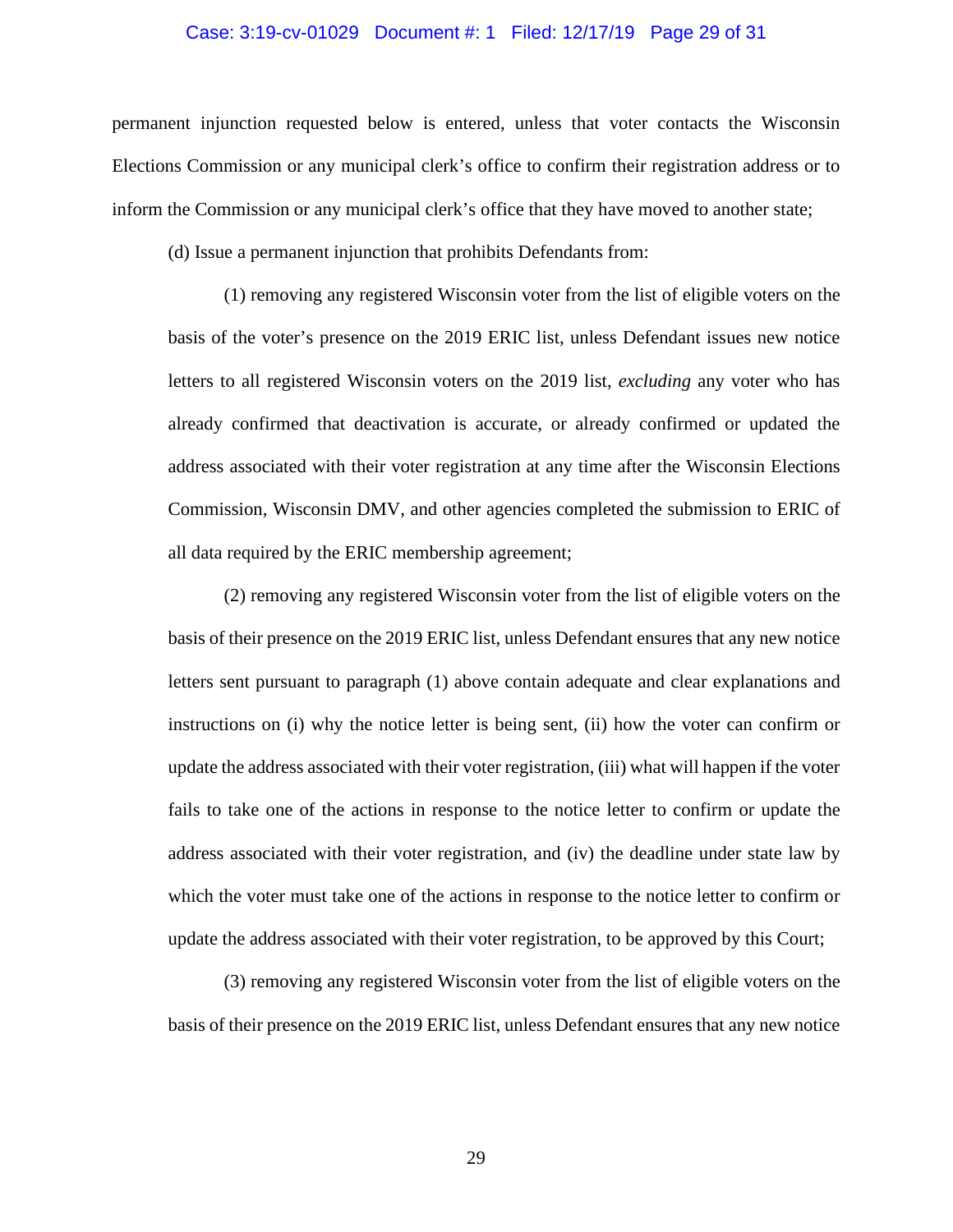#### Case: 3:19-cv-01029 Document #: 1 Filed: 12/17/19 Page 30 of 31

letters sent pursuant to paragraph (i) above are written in clear language, in English and translate it into any language required by Section 203 of the Voting Rights Act;

(4) deactivating any registered Wisconsin voter from the list of eligible voters on the basis of their presence on the 2019 ERIC list, unless Defendant complies with the procedures outlined for voters in a new notice letter mailed out pursuant to this permanent injunction, and from deactivating or canceling any registered Wisconsin voter except in compliance with the state law-mandated instructions described in such new notice letter; and

(5) removing any of the voters on the 2019 ERIC list from the rolls on the basis of their presence on the 2019 ERIC list, until such time as Defendants cure the detrimental reliance they induced.

(e) Retain jurisdiction so that any new notice letter can be reviewed and approved by this Court;

(f) Grant Plaintiffs their reasonable costs and attorneys' fees incurred in bringing this action pursuant to 42 U.S.C. § 1988, 28 U.S.C. § 1920, and as otherwise permitted by law; and

(g) Grant such other relief as this Court deems just and proper.